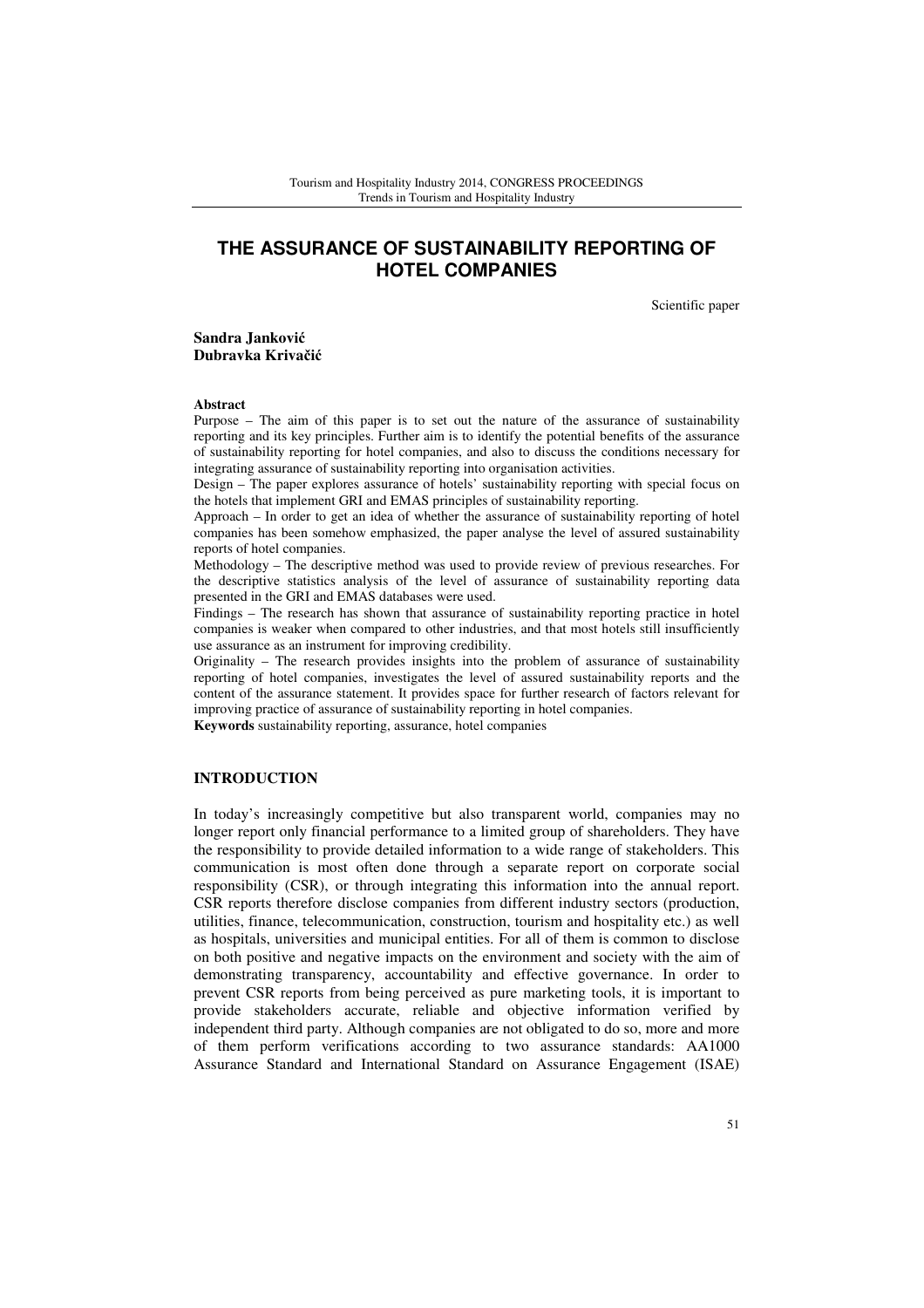3000. Even thought external pressures are the trigger for third-party assurance of CSR reports, companies seek third-party assurance of their reports because the benefits that assurance brings. By improving transparency, third-party assurance reflects the seriousness with which the company approaches sustainability reporting which increases company's recognition and credibility. Accurate and reliable information are more likely to be relied on, thus increasing the value of reporting. The assurance also will result with recommendations for improving business processes, leading to more efficient management.

# **1. THE ASSURANCE OF SUSTAINABILITY REPORTING**

The assurance of sustainability reporting implies assurance engagement which can be defined as "a process in which a practitioner expresses a conclusion designed to enhance the degree of confidence that intended users can have about the evaluation or measurement of a subject matter that is the responsibility of a party, other than the intended users or the practitioners, against criteria"<sup>1</sup>. While the term "audit" more closely relates to its traditional usage in external financial reporting, the term "assurance", relates to its usage in sustainability reporting. The aim of the assurance of sustainability reporting is to provide useful and reliable information leading to better internal and external decision making. In order to perform assurance some assumptions should be accomplished. At first is important to create sustainability report in accordance to widely used voluntary guidelines that prescribe the information companies should disclose: the Global Reporting Initiative  $(GRI)^2$  Reporting Framework and the AA1000 AccountAbility<sup>3</sup> Principles Standard. Companies can follow the GRI framework when deciding what to include in their sustainability reports, and such ensure that sustainability reports are of acceptable quality. The principles that company can use to judge whether a particular piece of information merits inclusion in their sustainability reports are divided into two groups: principles for defining report content (stakeholder inclusiveness, sustainability context, materiality, and completeness), and principles for defining report quality (balance, comparability, accuracy, timeliness, clarity, and reliability), as is shown in the table 1.

<sup>1</sup> IFAC, IAASB: Main Agenda (Agenda Item 5-B) – International Framework for Assurance Engagement, December 2009, available at http://www.ifac.org/sites/default/files/meetings/files/5137.pdf

<sup>&</sup>lt;sup>2</sup> Global Reporting Initiative is non-profit organization which promotes the use of sustainability reporting as a way for organizations to become more sustainable and contribute to sustainable development.<br><sup>3</sup> Agoout Ability is the UK Institute of Social and Ethical Agooutsbility, a non-profit think top

AccountAbility is the UK Institute of Social and Ethical Accountability, a non-profit think tank that aims to promote accountability for sustainable development. Its framework is called the AA1000 series.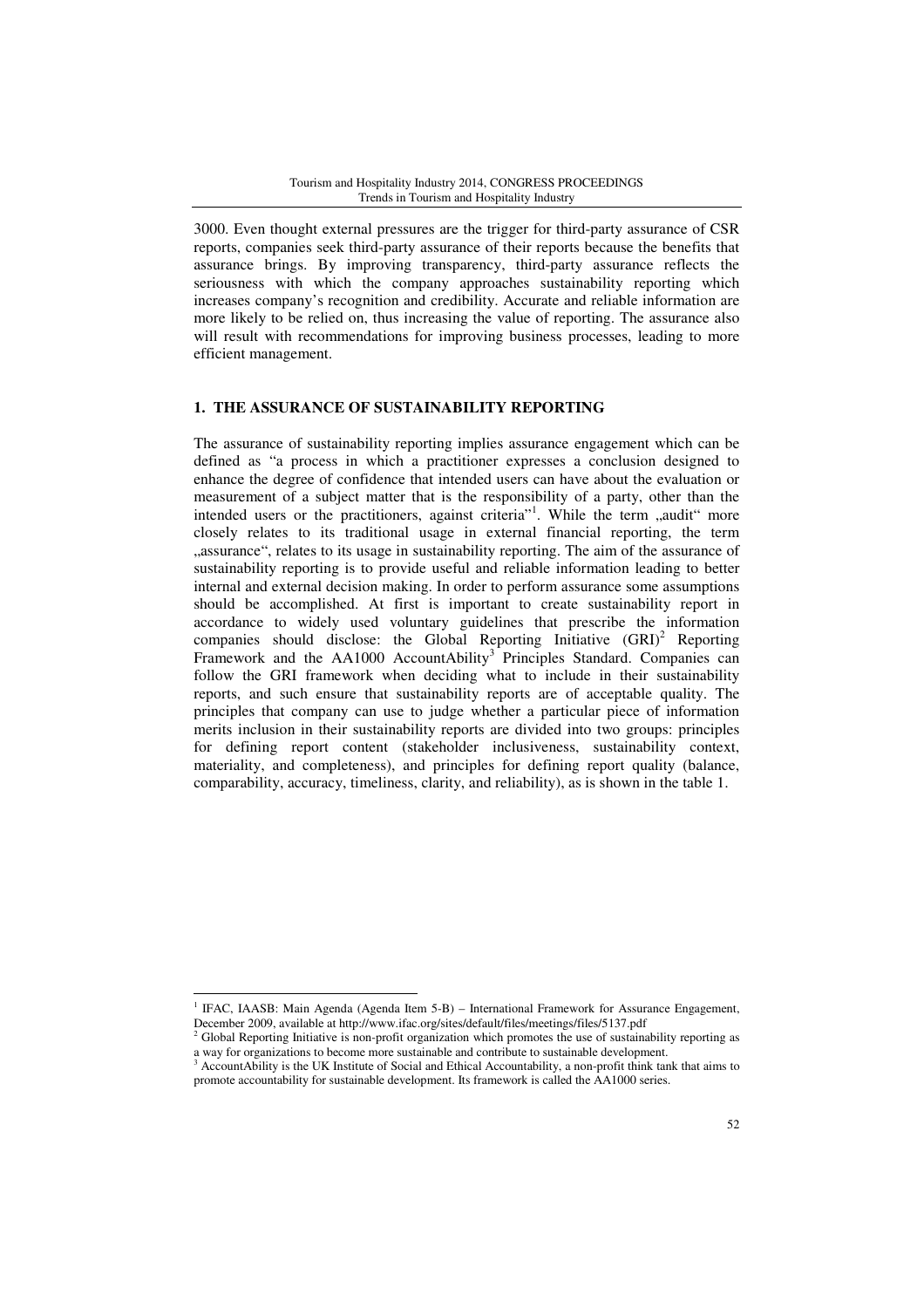| PRINCIPLE FOR<br><b>DEFINING REPORT</b><br><b>CONTENT</b> | <b>EXPLANATION OF THE PRINCIPLE</b>                                                                                                                                                                                                                                         |  |
|-----------------------------------------------------------|-----------------------------------------------------------------------------------------------------------------------------------------------------------------------------------------------------------------------------------------------------------------------------|--|
| stakeholder<br>inclusiveness                              | the organization should identify its stakeholders and<br>explain how it has responded to their reasonable<br>expectations and interests                                                                                                                                     |  |
| sustainability context                                    | the report should present the organization's performance<br>in the wider context of sustainability                                                                                                                                                                          |  |
| materiality                                               | aspects<br>report should cover<br>that reflect<br>the<br>the<br>organization's significant economic, environmental and<br>social impacts                                                                                                                                    |  |
| completeness                                              | the report should include coverage of material aspects and<br>their boundaries, sufficient to reflect significant<br>economic, environmental and social impacts, and to<br>the organization's<br>enable stakeholders<br>to<br>assess<br>performance in the reporting period |  |
| PRINCIPLE FOR                                             |                                                                                                                                                                                                                                                                             |  |
| <b>DEFINING REPORT</b>                                    | <b>EXPLANATION OF THE PRINCIPLE</b>                                                                                                                                                                                                                                         |  |
| <b>QUALITY</b>                                            |                                                                                                                                                                                                                                                                             |  |
| balance                                                   | the report should reflect positive and negative aspects of<br>the organization's performance to enable a reasoned<br>assessment of overall performance                                                                                                                      |  |
| comparability                                             | the organization should select, compile and report<br>information consistently                                                                                                                                                                                              |  |
| accuracy                                                  | the reported information should be sufficiently accurate<br>and detailed for stakeholders to assess the organization's<br>performance                                                                                                                                       |  |
| timeliness                                                | the organization should report on a regular schedule so<br>that information is available in time for stakeholders to<br>make informed decisions                                                                                                                             |  |
| clarity                                                   | the organization should make information available in a<br>understandable<br>that<br>and<br>accessible<br>manner<br>is<br>to<br>stakeholder using the report                                                                                                                |  |
| reliability                                               | the organization should gather, record, compile, analyze<br>and disclose information and processes used in the<br>preparation of a report in a way that they can be subject to<br>and that establishes the quality<br>examination<br>and<br>materiality of the information  |  |

# Table 1: **GRI principles for defining sustainability report content and quality**

Source: Global Reporting Initiative, G4 – Sustainability Reporting Guidelines – Reporting Principles and Standard Disclosures, 2013, available at www.globalreporting.org

In order to increase credibility of sustainability reports, and parallel with the implementation of suitable management system and reporting processes, recommendable is to assure sustainability reports by accredited experts. GRI requires that companies using its guidelines declare a reporting level of A, B or C, depending on how the GRI indicators are applied, then allows companies to apply a "plus" (+) at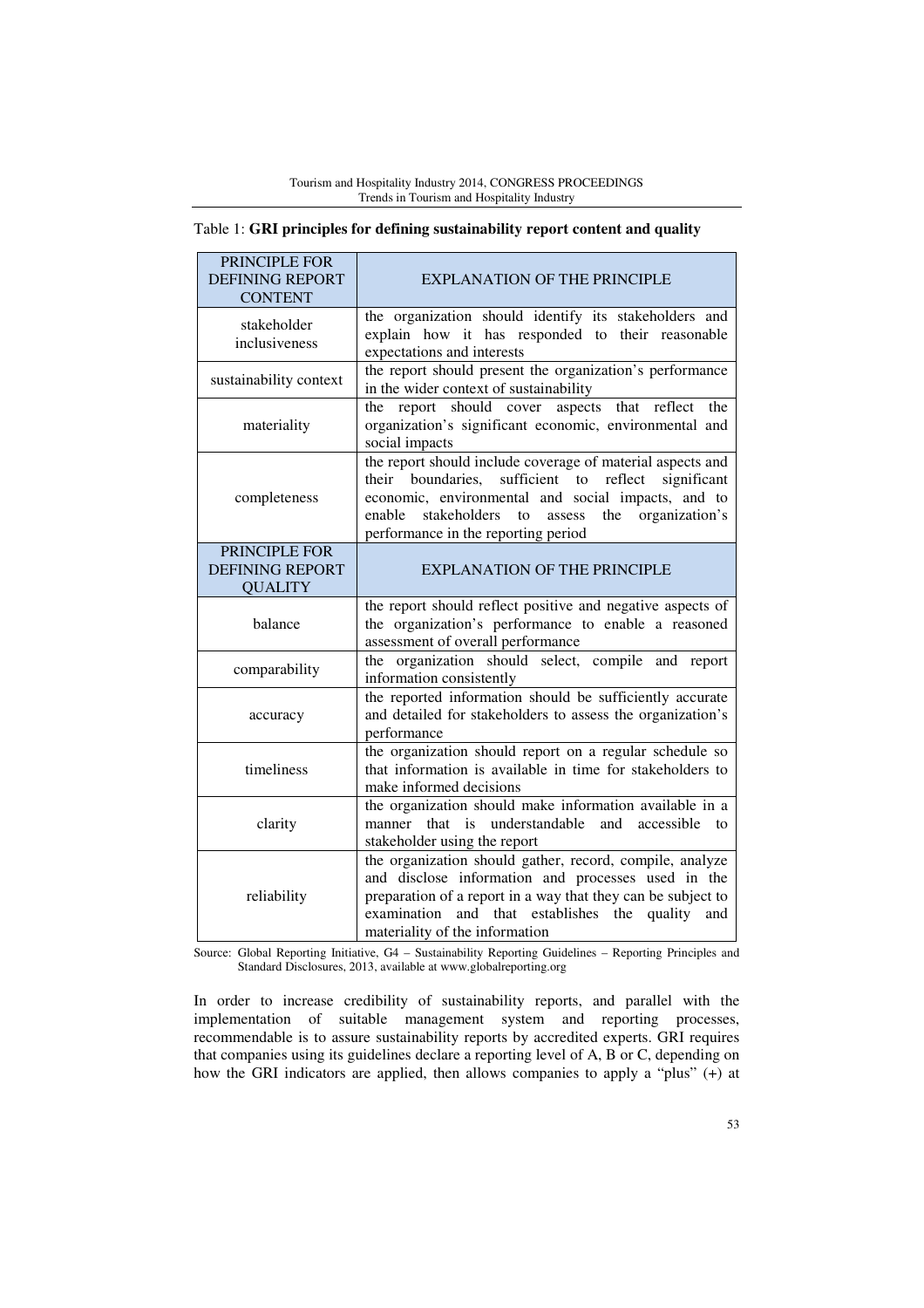each level if they have secured third-party verification.<sup>4</sup> Similarly, the AccountAbility Principles Standard (AA1000APS) provides organisations with an internationally accepted, freely available set of principles to frame and structure the way in which they understand, govern, administer, implement, evaluate and communicate their accountability, and are primarily intended for use by organisations developing an accountable and strategic approach to sustainability.<sup>5</sup> The main principles include inclusivity, materiality, and responsiveness, as is shown in the table 2. The AA1000APS obligates companies to disclose sustainability reports and provide stakeholders with relevant information. In order to do so companies can also accept the AA1000 Stakeholder Engagement Standard (AA1000SES). This standard describes how to establish commitment to stakeholder engagement; how to integrate stakeholder engagement with governance, strategy and operations; how to determine the purpose, scope and stakeholders for engagement; and the processes that will deliver quality and inclusive engagement practice, and valued outcomes.<sup>6</sup>

| Table 2: Accountability principles of sustainability that govern the AA1000APS |
|--------------------------------------------------------------------------------|
| and AA1000AS                                                                   |

| <b>PRINCIPLE</b>    | <b>EXPLANATION OF THE PRINCIPLE</b>                                                                                                                                                                                                                                                                                                                                                                                                                                   |  |
|---------------------|-----------------------------------------------------------------------------------------------------------------------------------------------------------------------------------------------------------------------------------------------------------------------------------------------------------------------------------------------------------------------------------------------------------------------------------------------------------------------|--|
| inclusivity         | for an organisation that accepts its accountability to those<br>on whom it has an impact and who have an impact on it,<br>inclusivity is the participation of stakeholders in<br>developing and achieving an accountable and strategic<br>response to sustainability                                                                                                                                                                                                  |  |
| materiality         | materiality is determining the relevance and significance<br>of an issue to an organisation and its stakeholders; a<br>material issue is an issue that will influence the decisions,<br>actions and performance of an organisation or its<br>stakeholders                                                                                                                                                                                                             |  |
| responsiveness      | responsiveness is an organisation's<br>to<br>response<br>stakeholder issues that affect its<br>sustainability<br>performance and is realised through decisions, actions<br>and performance, as well as communication with<br>stakeholders                                                                                                                                                                                                                             |  |
| $\alpha$ A  A 1.11: | $\lambda$ , $\lambda$ , 1000 $\lambda$ , $\lambda$ , $\lambda$ , $\lambda$ , $\lambda$ , $\lambda$ , $\lambda$ , $\lambda$ , $\lambda$ , $\lambda$ , $\lambda$ , $\lambda$ , $\lambda$ , $\lambda$ , $\lambda$ , $\lambda$ , $\lambda$ , $\lambda$ , $\lambda$ , $\lambda$ , $\lambda$ , $\lambda$ , $\lambda$ , $\lambda$ , $\lambda$ , $\lambda$ , $\lambda$ , $\lambda$ , $\lambda$ , $\lambda$ , $\lambda$ , $\lambda$ , $\lambda$ , $\lambda$ ,<br>$2000 - 3001$ |  |

Source: AccountAbility: AA1000 AccountAbility Principle Standard, 2008, available at www.accountability21.net

Ones companies have decided what information to report, they must introduce an internal reporting system for doing so accurately and completely. Considering that CRS data comes from a variety of business functions, this can be a challenge, and often requires additional money and resources. Because of that, in many cases a company begins by disclosing environmental performance data, and later move towards issuing a sustainability report by adding other dimensions such as economic and social

<sup>&</sup>lt;sup>4</sup> GRI: Application Levels, Version 3.1, p. 2, available at www.globalreporting.org

<sup>&</sup>lt;sup>5</sup> AccountAbility: AA1000APS, 2008, p. 8, available at www.accountability21.net

<sup>6</sup> AccountAbility: AA1000SES, 2011, p. 11, available at www.accountability21.net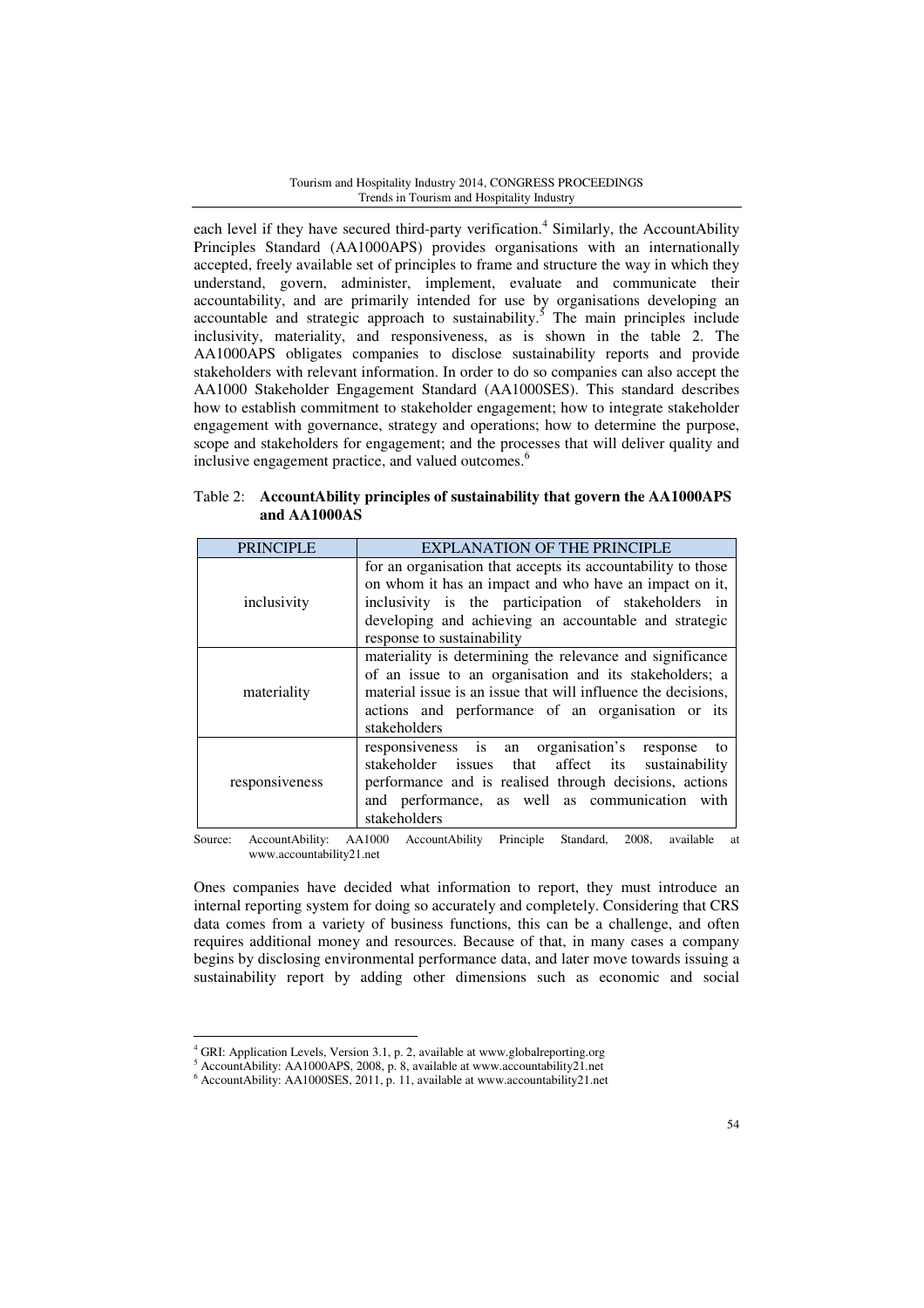performance.<sup>7</sup> The next step is to seek third-party assurance of the report, and further more to involve stakeholders in assurance process with the aim of increasing the value of assurance.<sup>8</sup> Consequently, when sustainability report is made, company must consider how to increase stakeholders' confidence about disclosed information. The assurance of sustainability reports is the answer. Nowadays assured sustainability reports have become the characteristic of responsible and accountable companies.

Figure 1: **Steps towards third-party assurance of sustainability reports**



Advances in voluntary reporting and assurance

Source: Park, J., Brorson, T., Experiences of and views on third-party assurance of corporate environmental and sustainability reports, Journal of Cleaner Production No. 13, 2005, p. 1097

As mentioned before GRI supports assurance of sustainability reports, AccountAbility developed assurance standard, as well as the International Federation of Accountants, while the Fédération des Experts Comptables Européens (FEE) announces discussion material under the title "Providing Assurance on Sustainability Reports"<sup>9</sup>. Countryspecific general assurance standards, such as the American Institute of CPA's AT 101 and the Canadian Institute of Chartered Accountant Handbook – Section CICA 5025, can also be used in sustainability reporting in their respective countries.<sup>10</sup> The importance of assurance of sustainability reports is emphasized also in the Green Paper (Promoting a European framework for CSR) of the European Commission, where is stated that "verification by independent third parties of the information published in social responsibility reports is also needed to avoid criticisms that the reports are public relations schemes without substance"<sup>11</sup>. The European Eco-Management and Audit Scheme (EMAS) is another initiative which promotes assurance of environmental statements which can be considered as the variant of sustainability report. The participants of the EMAS are obligated to disclose environmental statement, which is

<sup>&</sup>lt;sup>7</sup> Park, J., Brorson,T.: Experiences of and views on third-party assurance of corporate environmental and sustainability reports, Journal of Cleaner Production, No. 13, 2005, p. 1097

<sup>8</sup> Ibid.

<sup>9</sup> FEE: Discussion Paper Providing Assurance on Sustainability Reports, 2002, available at http://www2.accaglobal.com

 $10$  Ernst & Young: Climate change and sustainability – Seven questions CEOs and boards should ask about 'triple bottom line' reporting, 2010, available at ey.com/climatechange

<sup>11</sup> European Commission: Green Paper – Promoting a European framework for Corporate Social Responsibility, 2001, p. 18, available at http://eur-lex.europa.eu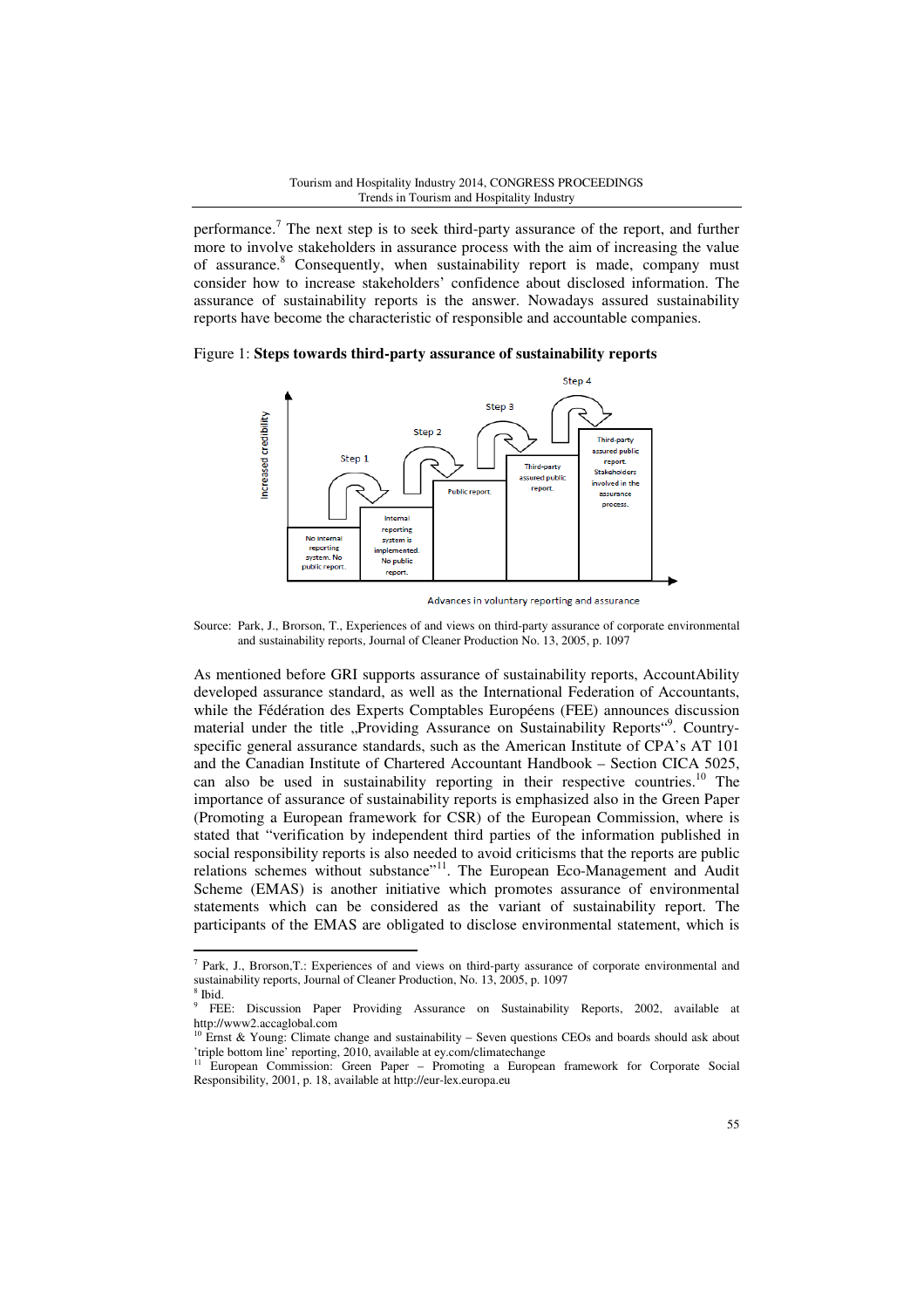the object of the verification process. EMAS environmental verifiers, among other environmental issues of the participant company, verify the reliability, credibility and correctness of the data and information in the environmental statement.<sup>12</sup> However, globally the most famous verifiers for sustainability reports verification usually use two international standards: AA1000AS and ISAE 3000. The AA1000AS AccountAbility is developed in order to promote assurance of sustainability reporting. The AA1000AS is an internationally accepted, freely available standard that provides the requirements for conducting sustainability assurance.<sup>13</sup> Sustainability assurance in accordance with the AA1000AS evaluates and provides conclusions on the nature and extent of adherence to the AA1000APS, and where applicable the quality of publicly disclosed information on sustainability performance.<sup>14</sup> The AA1000AS provides a framework for evaluating an organisation's adherence to defined principles of accountability, as well as the reliability of the associated performance data it reports.<sup>15</sup> The standard can be used by different types of assurance providers. On the other hand the International Standard of Assurance Engagements (ISAE 3000) is generic standard for any assurance engagement other than audits or reviews of historic financial information.<sup>16</sup> It is developed by the International Audit and Assurance Standards Board (IAASB) of the International Federation of Accountants (IFAC). Every assurance engagement, provided by independent professional accountants, other than audits or reviews of historical financial information, falls under this standard. Its emphasis is on comprehensive procedure for evidence gathering processes and assurer independence.<sup>17</sup> In contrast with the AA1000 standard, which focuses on sustainability reporting, the scope of ISAE 3000 is broader. The object of the engagement is agreed between the assurance practitioner and client and might include for example assuring: non-financial performance or conditions e.g. performance of an entity; physical characteristics e.g. the capacity of a facility; systems and processes e.g. an entity's internal control or IT system; or behaviour e.g. corporate governance, compliance with regulation, human resource practices.<sup>18</sup> An assurance report in accordance with ISAE 3000 can only be issued by professional accountants, as the assurance provider must also comply with the International Ethics Standards Board for Accountants (IESBA) Code of Ethics for Professional Accountants. Other assurance providers may use assurance methodologies based on ISAE 3000 or which combine elements of ISAE 3000 with other standards, such as AA1000AS. Two standards, as two approaches to assurance of sustainability reporting are complementary. The ISAE 3000 requires that where there are no established 'suitable criteria' they should be specifically developed and that the

<sup>&</sup>lt;sup>12</sup> Regulation (EC) No 1221/2009 of the European Parliament and of the Council on the voluntary participation by organisations in a Community eco-management and audit scheme (EMAS), repealing Regulation (EC) No 761/2001 and Commission Decisions 2001/681/EC and 2006/193/EC, Official Journal of the EU, L 342

<sup>&</sup>lt;sup>13</sup> AccountAbility: AA1000AS, 2008, p. 8, available at www.accountability21.net

 $14$  Ibid.

<sup>&</sup>lt;sup>15</sup> Two Tomorrows: Accountability in action – How the world's 100 largest companies measure up to the new accountability principles defined in AA1000APS, 2009, p. 8, available at defined in  $AA1000APS$ ,  $2009$ , p. 8, available http://www.twotomorrows.com

AccountAbility and KPMG Sustainability: Assurance Standards Briefing - AA1000 Assurance Standard & ISAE3000, Netherlands, 2005, p. 16, available at www.accountability21.net

<sup>17</sup> GRI (b): G4 Sustainability Reporting Guidelines – Implementation Manual, 2013, p. 12, available at www.globalreporting.org<br><sup>18</sup> AccountAbility and KPMG Sustainability: Assurance Standards Briefing – AA1000 Assurance Standard &

ISAE3000, Netherlands, 2005, p. 16, available at www.accountability21.net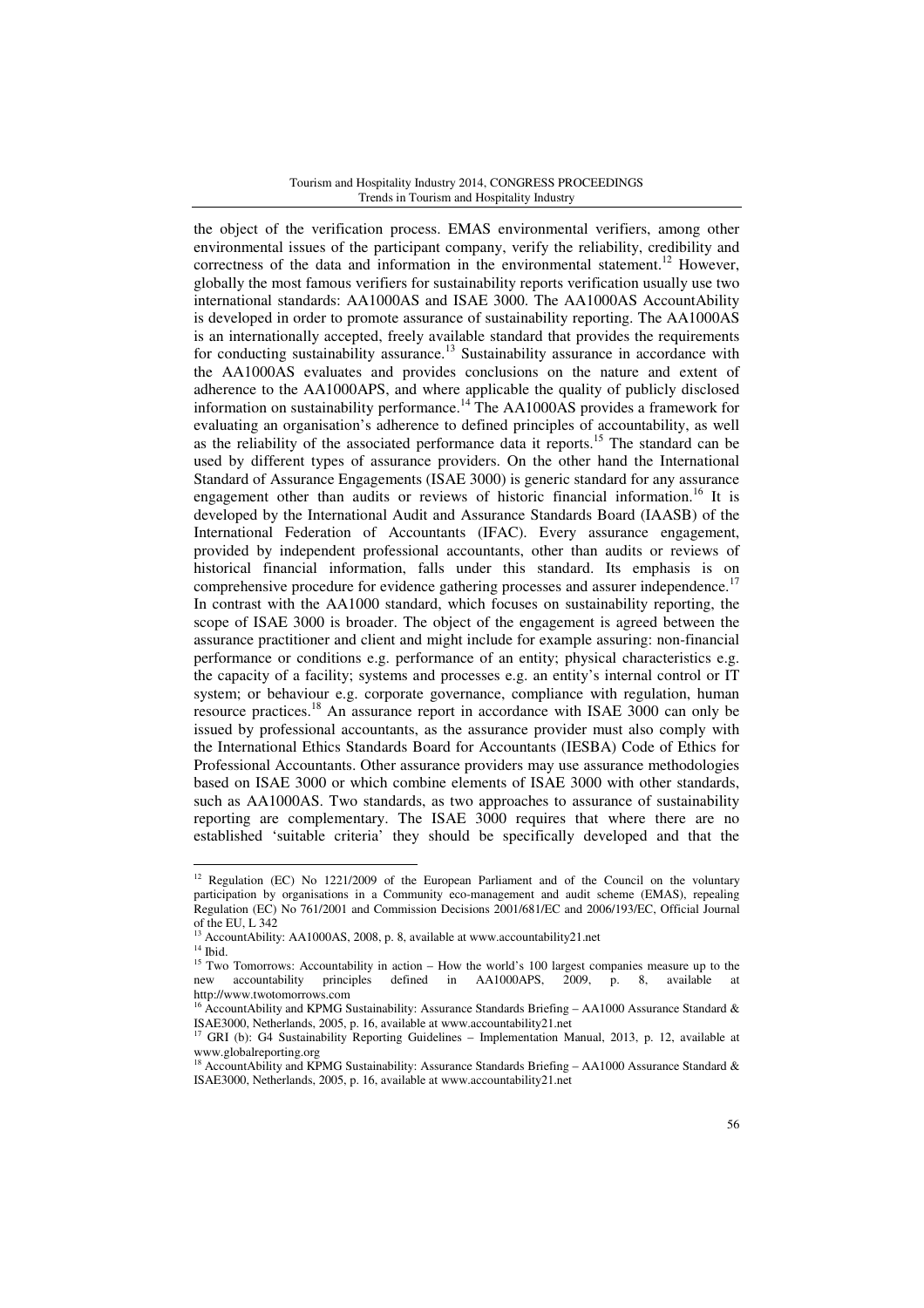assurance practitioner should attempt "to have the intended users or engaging party acknowledge that specifically developed criteria are suitable for the intended users' purposes"<sup>19</sup>. The AA1000AS stakeholder-based materiality approach provides more guidance on how to do this through a five-part materiality test, which considers compliance requirements, policy commitments, peer-based norms, stakeholders' information needs, and stakeholder views and perceptions. ISAE 3000 therefore provides rigorous procedural guidance for undertaking an assurance engagement, as outlined above, whereas in AA1000AS the emphasis lies on the relevance of the reported information for stakeholders. AA1000AS goes further in requiring that stakeholders be involved in determining the 'subject matter' as well as 'suitable criteria' for the report and the assurance engagement.<sup>20</sup>

|                                    | <b>ISAE 3000</b>                                                                                                                                                                                                                | <b>AA1000AS</b>                                                                                                                                                                                                                                                   |
|------------------------------------|---------------------------------------------------------------------------------------------------------------------------------------------------------------------------------------------------------------------------------|-------------------------------------------------------------------------------------------------------------------------------------------------------------------------------------------------------------------------------------------------------------------|
| materiality                        | defined user groups (who<br>may be fewer than the<br>organisation's stakeholders)                                                                                                                                               | broadly defined stakeholders                                                                                                                                                                                                                                      |
| scope and criteria                 | the scope is predetermined;<br>responsibility for ensuring<br>that the assured information<br>fulfils the needs of intended<br>users, and determining<br>'suitable criteria' lies largely<br>with the reporting<br>organisation | an open scope approach; an<br>organisation should<br>determine the scope and<br>criteria based on its<br>stakeholder engagement<br>process; i.e. stakeholder-<br>based materiality                                                                                |
| level of assurance                 | "reasonable assurance<br>engagement" (risk reduced<br>to a low level) and a "limited<br>assurance engagement" (risk<br>reduced to a moderate level)                                                                             | level of assurance can be<br>varied for different issues<br>within a single engagement<br>and is related to the maturity<br>of the issue in the<br>organisation                                                                                                   |
| completeness and<br>responsiveness | provide assurance on the<br>completeness and accuracy<br>of the reported (assured)<br>information, in relation to<br>the reporting criteria, in the<br>given time period only                                                   | evaluate the appropriateness<br>and quality of response vis-<br>a-vis stakeholder<br>expectations, policies and<br>relevant standards and the<br>extent to which the engaging<br>party can manage material<br>aspects of its future<br>sustainability performance |

|  |  |  |  | Table 3: Comparing ISAE3000 and the AA1000 Assurance Standard |  |
|--|--|--|--|---------------------------------------------------------------|--|
|--|--|--|--|---------------------------------------------------------------|--|

<sup>19</sup> Ibid., p. 20

<sup>&</sup>lt;sup>20</sup> AccountAbility and KPMG Sustainability: Assurance Standards Briefing – AA1000 Assurance Standard & ISAE3000, Netherlands, 2005, p. 21, available at www.accountability21.net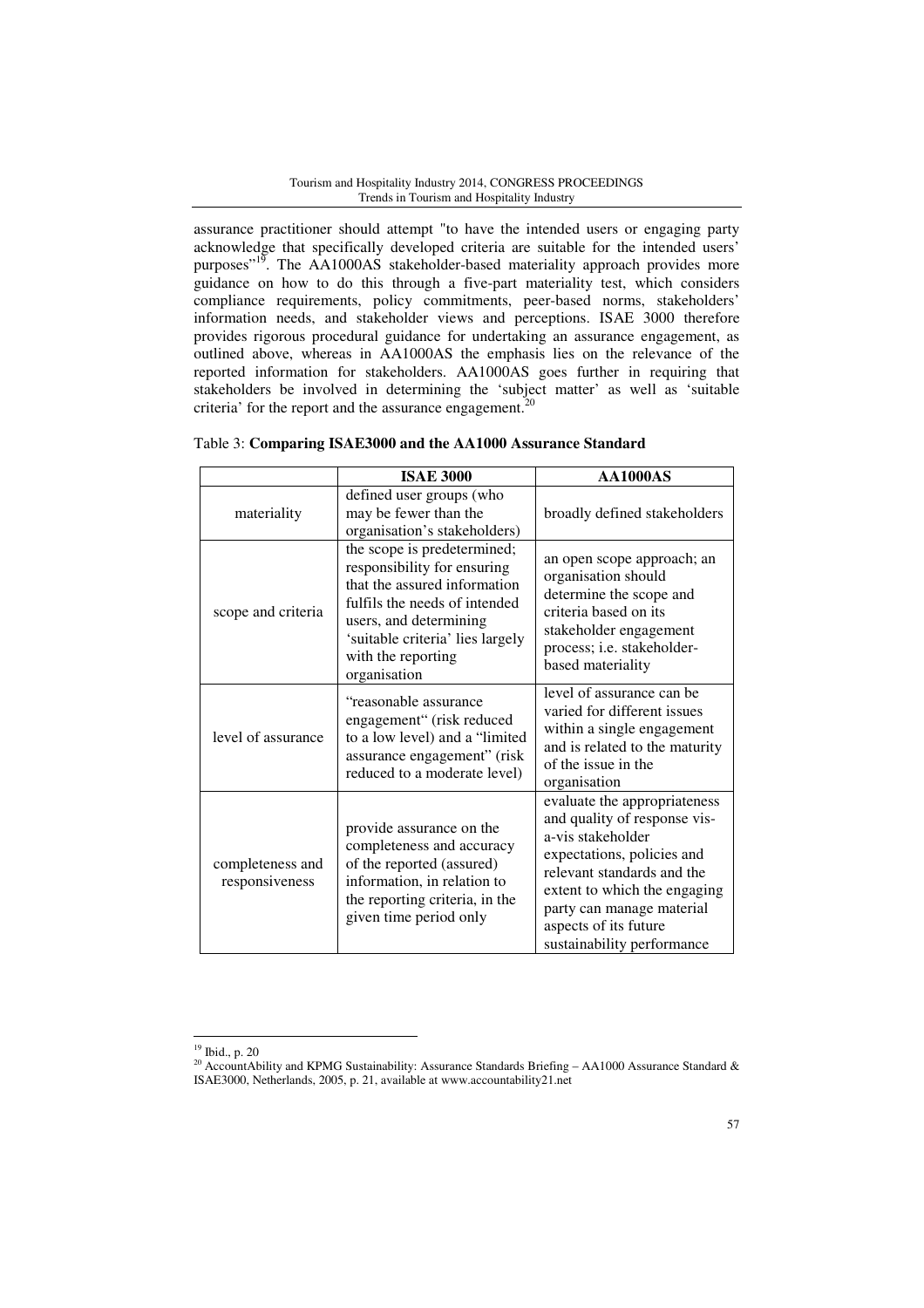|                                  | <b>ISAE 3000</b>                                                                                                                                                                                                                        | <b>AA1000AS</b>                                                                                                                                                                   |
|----------------------------------|-----------------------------------------------------------------------------------------------------------------------------------------------------------------------------------------------------------------------------------------|-----------------------------------------------------------------------------------------------------------------------------------------------------------------------------------|
| public statement                 | provides a conclusion with<br>reasonable assurance<br>(expressed in a positive<br>form) or limited assurance<br>(expressed in a negative<br>form) on whether the subject<br>matter is, for example,<br>"reliable" or<br>"fairly stated" | provides an extensive<br>description of findings as to<br>the quality of the report,<br>underlying management<br>systems/accountability<br>processes<br>and competencies          |
| independence and<br>impartiality | the assurance practitioner<br>must comply with the<br>requirements of the IFAC<br>Code of Ethics for<br>Professional Accountants, to<br>ensure integrity,<br>independence and<br>objectivity, and<br>confidentiality                    | the assurance practitioner<br>must make information<br>publicly available about its<br>independence from the<br>Reporting Organisation and<br>impartiality toward<br>stakeholders |
| competency of<br>provider        | the assurance practitioner<br>must ensure that the<br>engagement team possesses<br>the necessary professional<br>competencies to assess the<br>subject matter                                                                           | the assurance practitioner is<br>required to make<br>information publicly<br>available on its own<br>competencies – this forms<br>part of the Public<br>statement/report          |

Tourism and Hospitality Industry 2014, CONGRESS PROCEEDINGS Trends in Tourism and Hospitality Industry

Source: Authors according to AccountAbility and KPMG, Assurance Standards Briefing - AA1000 Assurance Standard & ISAE3000, Netherlands, 2005, available at www.accountability21.net

As well as the AA1000APS, the AA1000AS reflects three accountability principles: inclusivity (known as the foundation principle), materiality and responsiveness. Inclusivity is the starting point for determining materiality, and the materiality process determines the most relevant and significant issues for an organisation and its stakeholders, while responsiveness represents the decisions, actions and performance related to those material issues.<sup>21</sup> Together the principles demand that an organisation actively engages with its stakeholders, fully identifies and understands the sustainability issues that will have an impact on its performance (including its economic, environmental, social and longer-term financial performance), and uses this understanding to develop responsible business strategies and performance objectives. $^{22}$ Materiality is the main feature of the ISAE 3000 principle as well. According to that principle assurance practitioner should evaluate the subject matter by the suitable criteria, and should plan and perform an engagement with an attitude of professional skepticism recognizing that circumstances may exist that cause the subject matter

<sup>&</sup>lt;sup>21</sup> AccountAbility: AA1000APS, 2008, available at www.accountability21.net

<sup>&</sup>lt;sup>22</sup> Two Tomorrows: Accountability in action – How the world's 100 largest companies measure up to the new accountability principles defined in AA1000APS, 2009, p. 8, available at

http://www.twotomorrows.com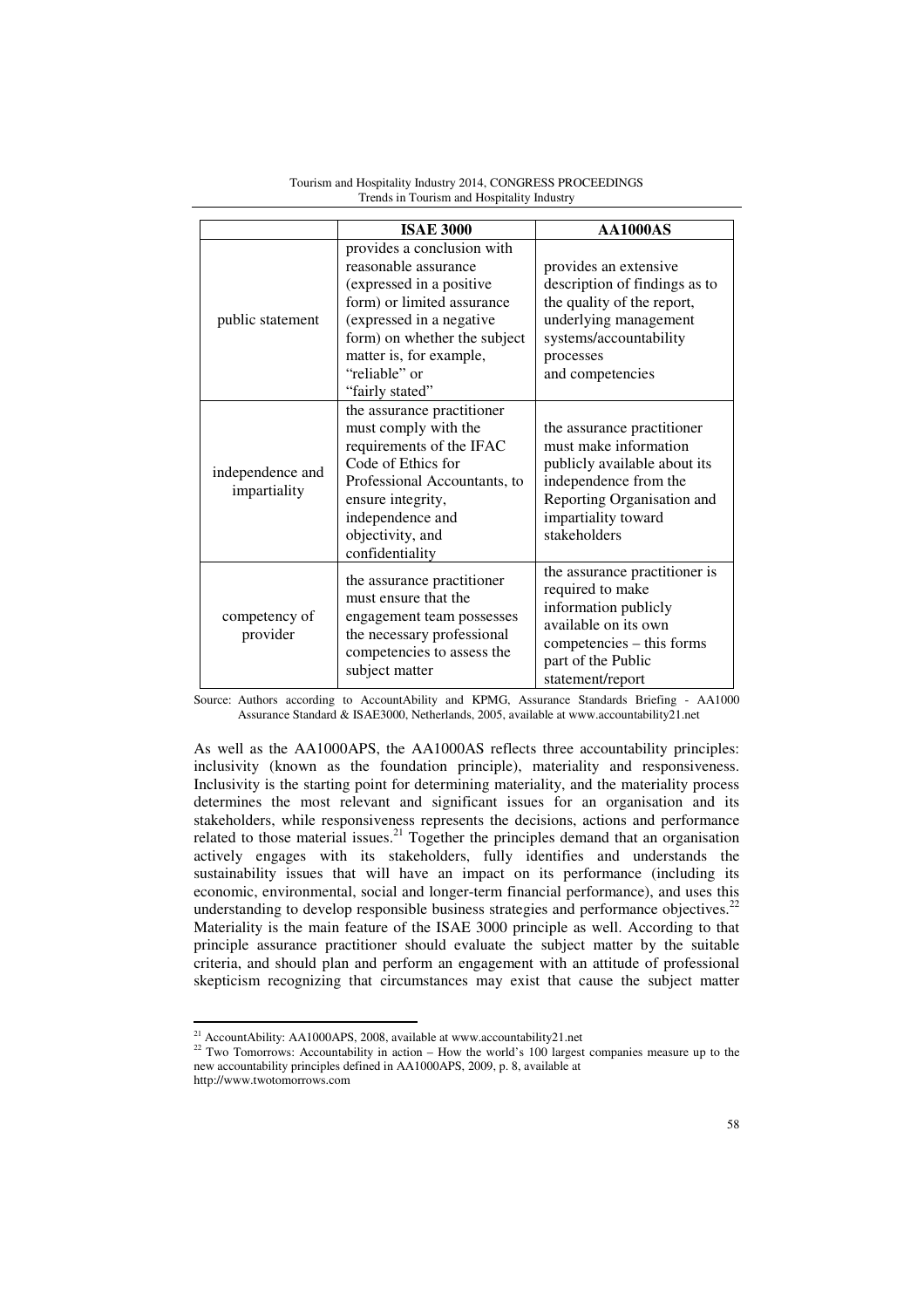information to be materially misstated.<sup>23</sup> Therefore, the development of assurance standards, as well as increased availability of assurance guidelines on the national levels has led to the rise of assurance engagement in the area of sustainability. This can be beneficial not only for stakeholders, but also for reporting company, in this case hotel company.

# **2. PREVIOUS RESEARCHES ON ASSURANCE OF SUSTAINABILITY REPORTING**

There has been a major increase in the practise of sustainability reporting, particularly in the last decade. The leaders are the world's largest corporations (G250) of which 93% now publish some form of sustainability report.<sup>24</sup> Even so, smaller companies also disclose sustainability reports. Many of these reports are included in the GRI sustainability reports database. In total the database contains over 13 thousands of GRI Framework based sustainability reports of almost 6 thousands companies of all sizes and industry sectors.<sup>25</sup> Although companies from industry sectors such as electronics, oil and gas, and pharmaceuticals are the leaders in such practise, service companies such as financial institutions as well as hotel companies also disclose sustainability reports. In order to enhance credibility of the sustainability reports, companies more often seek assurance. By assurance of sustainability reports they demonstrate the quality and reliability of the disclosed data, so gaining independent assurance of their sustainability reports is vital to securing the trust of stakeholders. It increases confidence in the content of the reports and also examines how well the reports address the issues of materiality to stakeholders. The research conducted by the Global Reporting Initiative in the 2012 has shown that over 46% of reports listed on GRI's Sustainability Disclosure Database indicated some form of external assurance.<sup>26</sup> While notable differences exist between countries and sectors, the global trend is toward increased assurance of sustainability reports.<sup>27</sup> The number of GRI reports registered in the GRI Database in comparison to the number of reports that included some type of external assurance statement is showed in the figure 2.

<sup>&</sup>lt;sup>23</sup> ISAE 3000: Assurance engagements other than audits or reviews of historical financial information, IAASB, 2005, available at www.ifac.org

<sup>24</sup> KPMG: Survey of Corporate Responsibility Reporting, 2013, p. 22, available at www.kpmg.com

<sup>&</sup>lt;sup>25</sup> http://database. globalreporting.org, approached on Jan 1<sup>st</sup> 2014

 $^{26}$  GRI (a): The external assurance of sustainability reporting, 2013, p. 7, available at

www.globalreporting.org

 $27$  Ibid.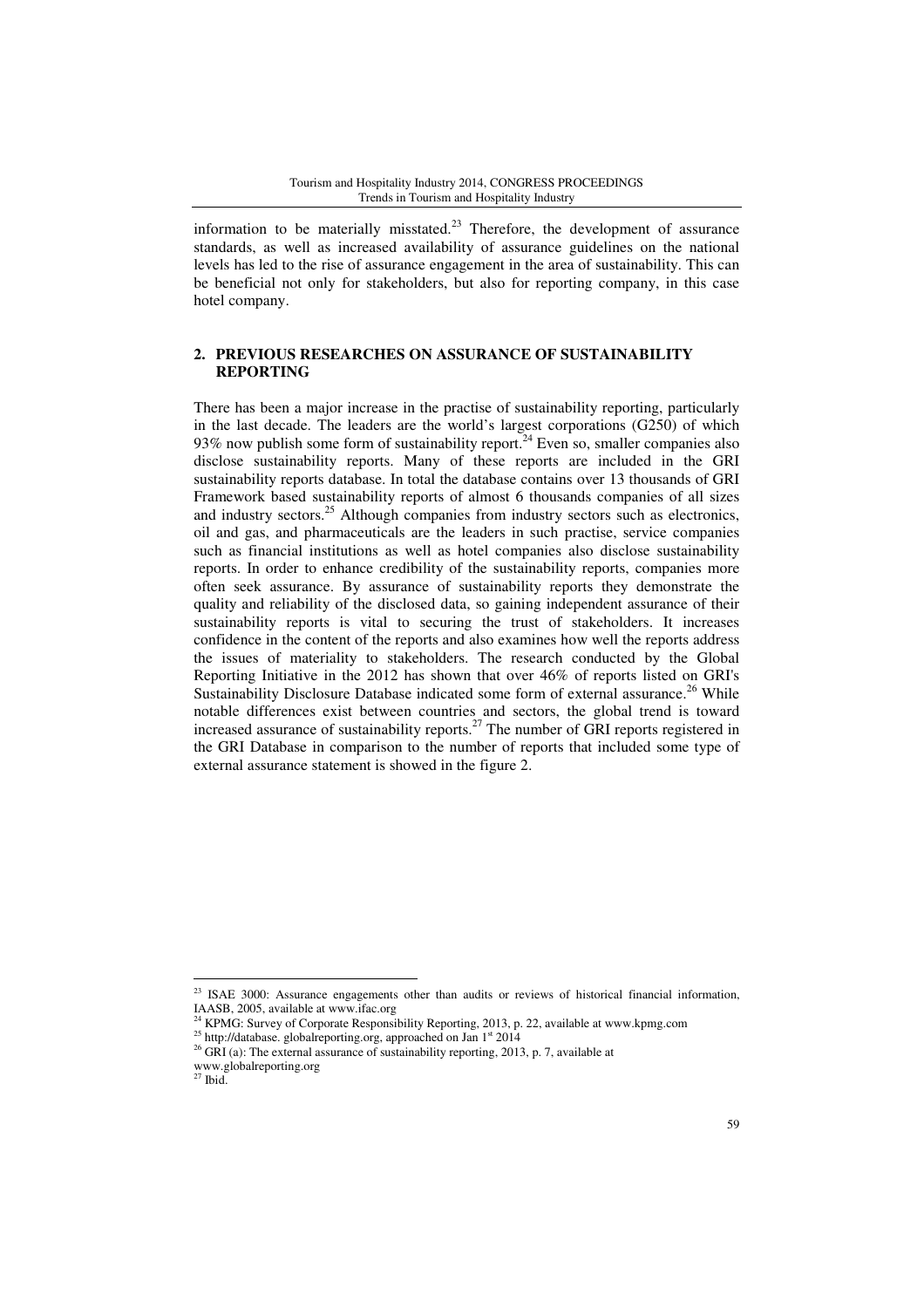

# Figure 2: **Number of GRI reports registered in the GRI Database and the number of reports that included some type of external assurance statement**

Source: GRI, The external assurance of sustainability reporting, 2013, available at www.globareporting.org

The newest KPMG survey from 2013 gets to similar conclusions. The survey has shown that 59% of the G250 and 38% of N100 companies currently use assurance as a strategy to verify and assess their corporate responsibility data. The comparison of KPMG annual surveys (e. g. 2002, 2005, 2008 and 2011) suggests that the sustainability reports are more commonly assured, at least among larger companies. For example, in 2002 the number of reports with a formal slightly assurance statement was 29% for the G250 and 27% for the N100 companies, which is much more less than nowadays. In 2002 there has been criticism that third-party verification do not always convey the extent of the work undertaken and the extent of problems indentified during the process.<sup>28</sup> In comparison, in the 2008 companies stated that the credibility of the report and the quality of the reported information are the main drivers for seeking assurance on a report.<sup>29</sup> In the  $2008$  the desire to enhance credibility is also the most frequent driver for companies to seek assurance, with improving the quality of reported information close behind.<sup>30</sup> According to the newest KPMG's study  $67\%$  of companies which disclose their sustainability reports choose to have their reports assured by major accountancy firms. $31$  Apart from studies conducted by the GRI and the KPMG, only few researches about assurance of sustainability reports are conducted. One of them is the study from the 2004, sponsored by CPA Australia<sup>32</sup>, which showed a marked variation over geographic regions with respect to who provides assurance on sustainability reports. In the four major regions classified in the CPA Australia study, audit firms provided assurance on 87% of reports in Japan, 60% in continental Europe,

<sup>&</sup>lt;sup>28</sup> KPMG: International Survey of Corporate Responsibility Reporting, 2002, p. 21, available at www.kpmg.com

<sup>29</sup> KPMG: International Survey of Corporate Responsibility Reporting, 2008, p. 62, available at www.kpmg.com

 $30$  KPMG: International Survey of Corporate Responsibility Reporting, 2011, p. 28, available at ww.kpmg.com

<sup>&</sup>lt;sup>31</sup> KPMG: Survey of Corporate Responsibility Reporting, 2013, p. 33, available at www.kpmg.com

<sup>&</sup>lt;sup>32</sup> CPA Australia is one of the world's largest accounting bodies with a membership of more than 144,000 finance, accounting and business professionals in 127 countries across the globe, http://www.cpaaustralia. com.au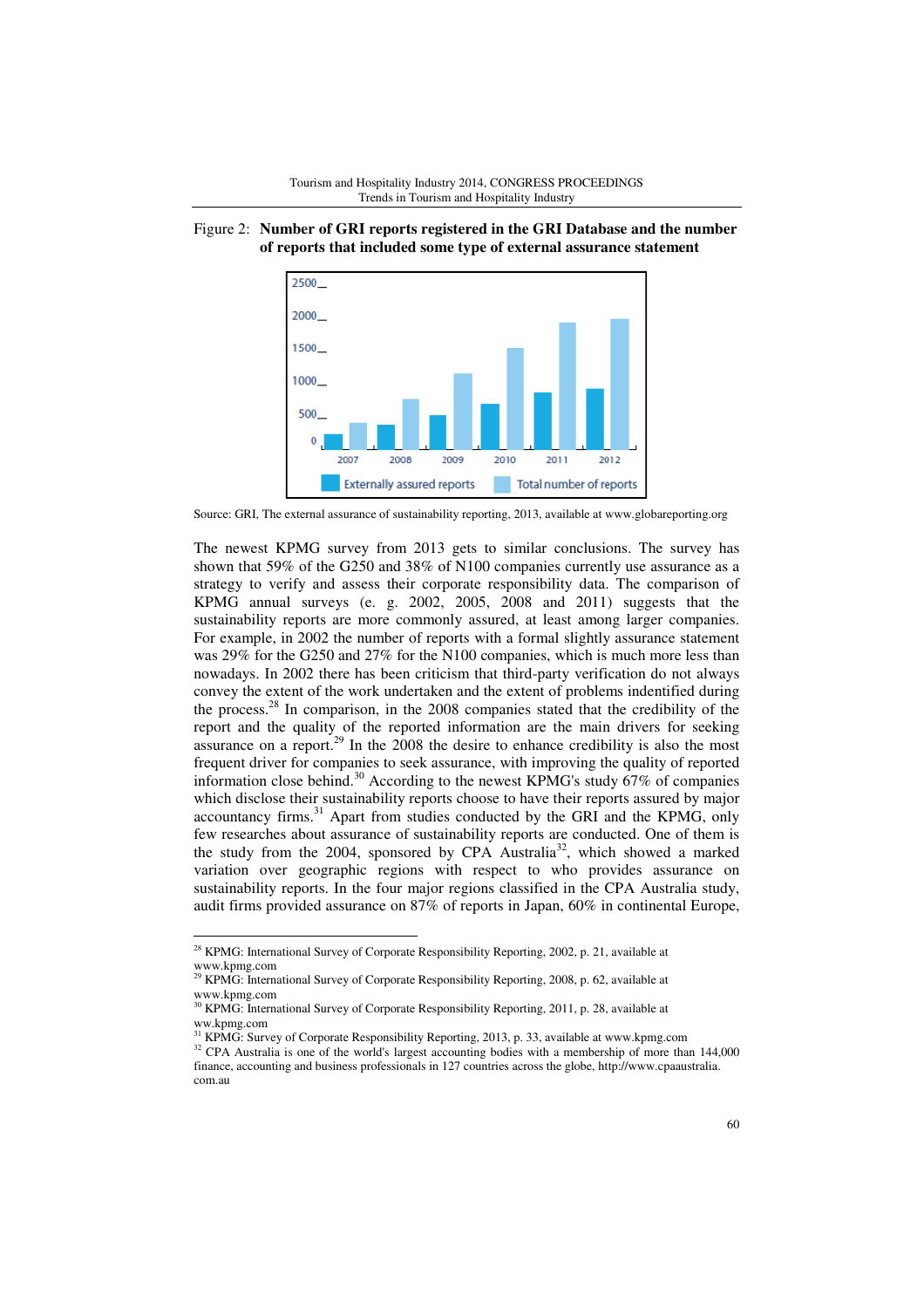23% in the United Kingdom, and 15% in Australia.<sup>33</sup> The assurance of sustainability reports can be provided by major accountancy organisations, certification bodies, technical experts firms, specialist assurance providers and others. In 70% cases the assurer is one of the major international accountancy firms.<sup>34</sup>





Source: KPMG, The KPMG Survey of Corporate Responsibility Reporting, 2013, p. 33, available at www.kpmg.com

Some studies investigated the reasons why companies decide for assurance of their sustainability reports. As mentioned before as the main reason is emphasized enhancing credibility. The results of the research conducted by Simnett, Vanstraelen and Fong Chua support the argument that companies seeking to enhance the credibility of their reports and build their corporate reputation are more likely to have their sustainability reports assured.<sup>35</sup> Companies will begin seeking third-party assurance of their reports not only because of external pressure, but also because of the benefits that assurance brings. By improving transparency, third-party assurance shows that the company is serious about addressing the issues tied to its social, environmental and economic performance, and it also helps mitigate the reputational risk of reporting, especially that of having to restate performance information because of inaccurate data.<sup>36</sup> Assurance sends a message that the report is relevant, reliable and free from bias. Third-party providers can sometimes recommend ideas for improving business processes, leading to more efficient management of the organization overall, but also some executives who sign the report may desire third-party assurance to protect their personal reputations.<sup>37</sup> Having sustainability reports audited also helps to verify data used to set reduction goals, because having a third-party entity audit a report helps

<sup>&</sup>lt;sup>33</sup> Simnett, R., Vanstraelen, A., Fong Chua, W.: Assurance on Sustainability Reports: An International Comparison, The Accounting Review, Vol. 84, No. 3, 2009, p. 942

<sup>34</sup> KPMG: International Survey of Corporate Responsibility Reporting, 2008, p. 63, available at www.kpmg.com

<sup>35</sup> Simnett, R., Vanstraelen, A., Fong Chua, W.: op. cit., p. 965

<sup>&</sup>lt;sup>36</sup> Ernst & Young: Climate change and sustainability – Seven questions CEOs and boards should ask about 'triple bottom line' reporting, 2010, p. 19, available at ey.com/climatechange

 $37$  Ibid.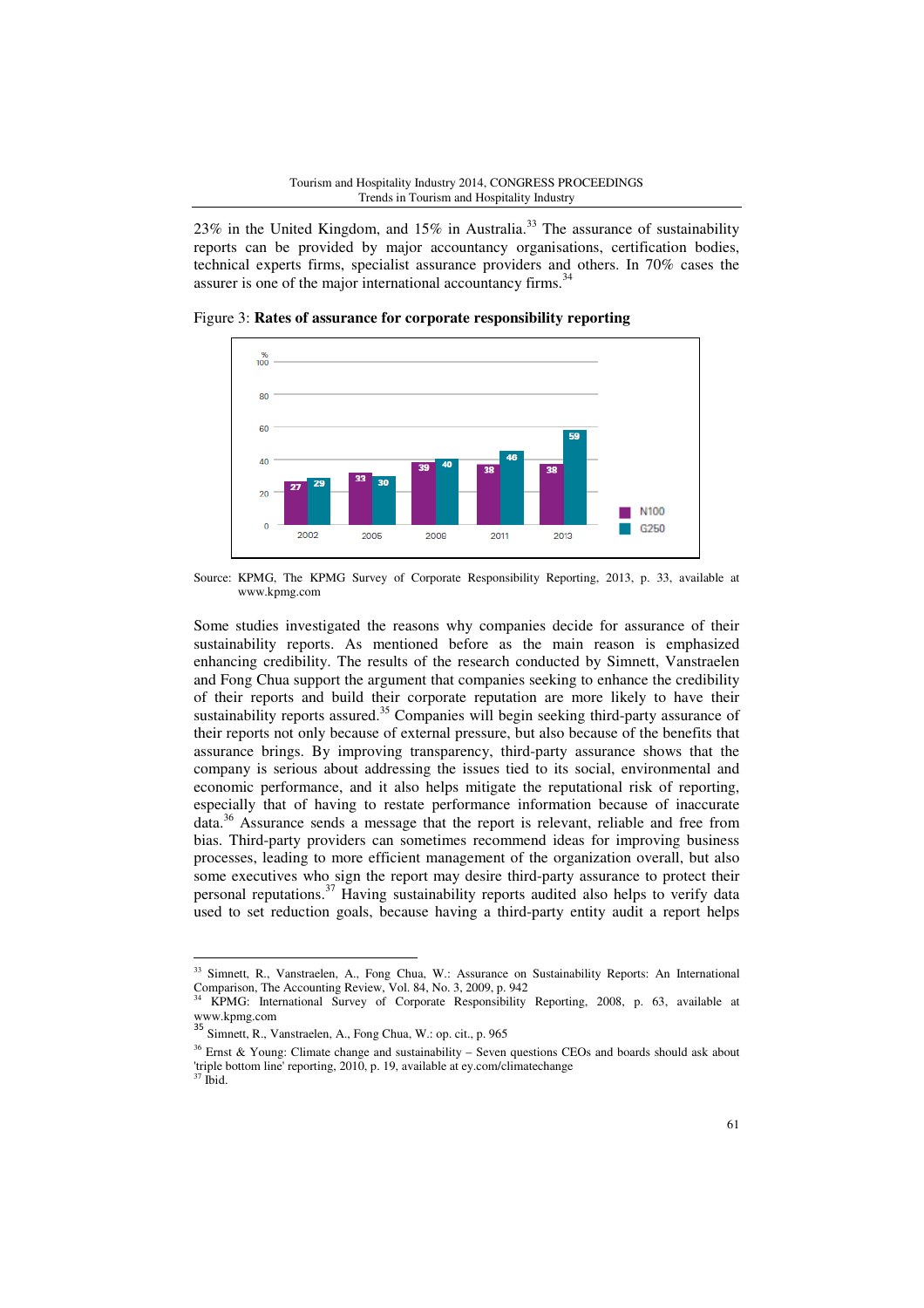organizations assess whether their performance goals are being measured properly.<sup>38</sup> Therefore independent assurance is needed to improve the quality of these disclosures.<sup>39</sup> Park and Brorson emphasized internal improvements that company can accomplish by the third-party assurance of sustainability reports (table 4).

### Table 4: **Internal improvements driven by the third-party assurance process**

| Examples of internal improvement driven by the third-party assurance (listed                           |  |  |
|--------------------------------------------------------------------------------------------------------|--|--|
| by an importance)                                                                                      |  |  |
| Improvement of underlying system and processes by assisting the company with:                          |  |  |
| - development of indicators (KPIs),                                                                    |  |  |
| structuring the documentation regarding the various legal requirements                                 |  |  |
| - improvement of system and processes for the data collection from                                     |  |  |
| different reporting units.                                                                             |  |  |
| Creating more respect for the process and the area of reporting concerned.                             |  |  |
| Advice on what to report / where to focus.                                                             |  |  |
| Improve the presentation of the report:                                                                |  |  |
| - clear description on estimated figures,                                                              |  |  |
| improve the comparability of indicators over time.                                                     |  |  |
| Help the company to elicit the stakeholder opinions by providing stakeholder                           |  |  |
| dialogue.                                                                                              |  |  |
| Source: Authors according to Park. J. Brorson, T.: Experiences of and view on third-party assurance of |  |  |

Source: Authors according to Park, J, Brorson, T.: Experiences of and view on third-party assurance of corporate environmental and sustainability reports, Journal of Cleaner Production, No. 13, 2005, p. 1103

KPMG also states that companies can gain significant internal benefits from external assurance of their sustainability reports. Assurance often provides opportunities to identify and drive process and performance improvements through the organization, but the use of assurance has also provided opportunities for organizations to sharpen their corporate responsibility reporting to deliver more value to management, customers, investors and stakeholders.<sup>40</sup> In KPMG believe that the use of assurance mechanisms will be critical to further improving the data quality and management. Given that the design and implementation of an effective assurance system takes considerable time, companies would be well advised to start this process as soon as possible.<sup>41</sup> Based on that it can be said that independent assurance of company's sustainability report is vital to securing the trust of stakeholders, who examine how well the report addresses them the issues of greatest materiality. Therefore, the benefits of assurance of sustainability reports can be summarised in the following: enhancing credibility; providing confidence to stakeholders that company's reporting is complete, accurate and balanced; providing useful independent assessment of how well the report communicates key sustainability issues, how well sustainability strategies are embedded throughout the organisation, and the efficiency and accuracy of key

<sup>38</sup> Ibid., p. 20

<sup>&</sup>lt;sup>39</sup> Gray, R.: Thirty years of social accounting, reporting and auditing: what (if anything) have we learnt?, Journal of Business ethics: A European Review, Vol. 10, No. 1, 2001, p. 14

<sup>40</sup> KPMG: International Survey of Corporate Responsibility Reporting, 2011, p. 3, available at www.kpmg.com

<sup>41</sup> Ibid., p. 29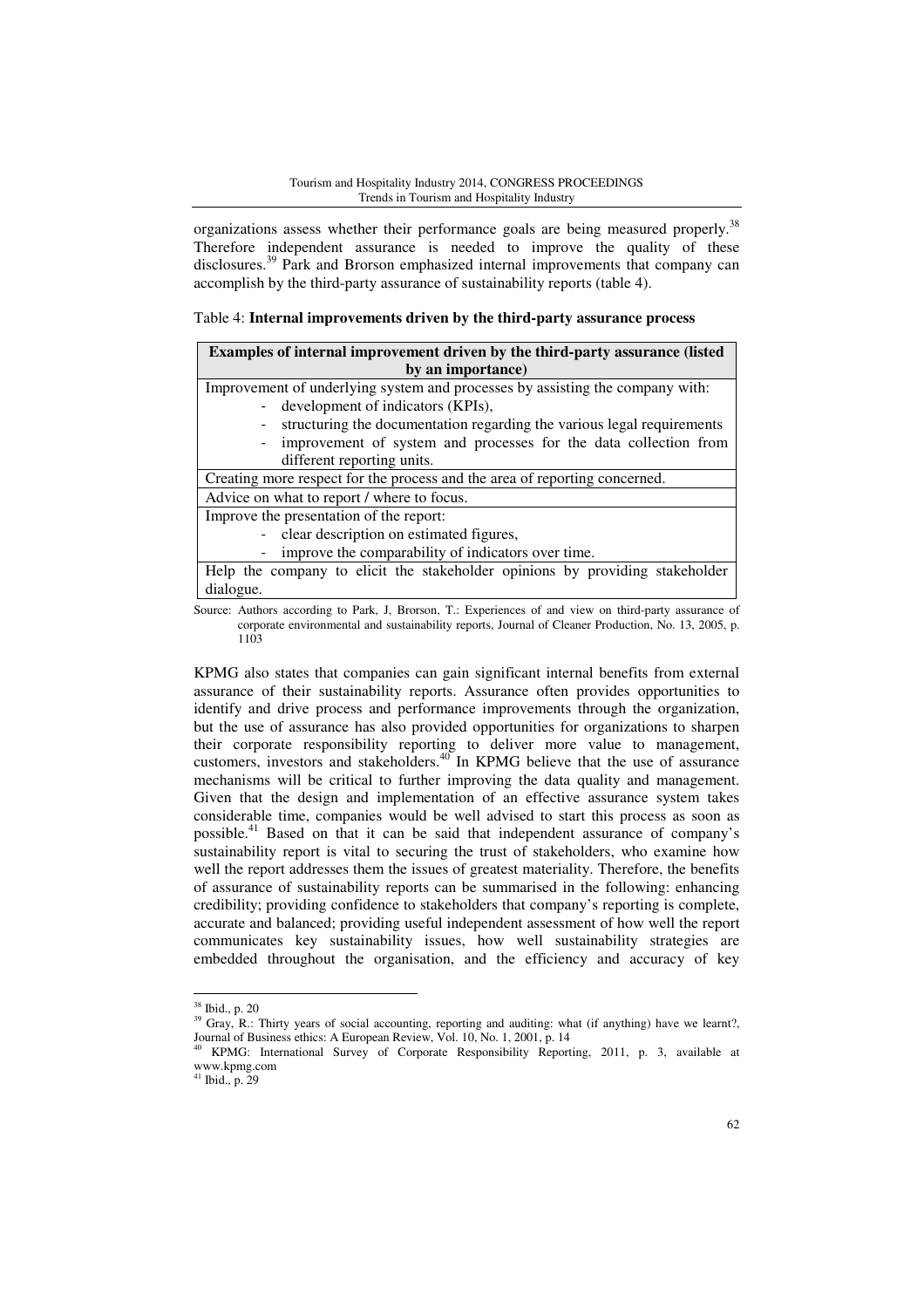information management systems.<sup>42</sup> Another thing that is also important to mention is the role of the management accountants in the process of sustainability reporting and ensuring information for external assurance. There is a need for their more involvement, in order to enhance sustainability reporting and assuring practice. With management accountants being actively involved in the cost-benefit analysis of the various corporate responsibility decisions, their potential role in enhancing and supporting the corporate responsibility assurance process becomes invaluable.<sup>43</sup>

# **3. THE LEVEL OF ASSURED SUSTAINABILITY REPORTS OF HOTEL COMPANIES**

Hotels are increasingly recognising the need for greater disclosure on both positive and negative impacts on the environment and society with the aim of demonstrating transparency and accountability. Although they are not the leaders in such practice, more and more of them regularly disclose sustainability reports. Accompanying such reports are various assurance statements which largely involve independent third-party verification or audit of the contents of sustainability reports. Given the growing trend in both hotel sustainability reporting as well as assurance of their sustainability reports, it appears that analysis of the level of assurance of hotels' sustainability reports is both timely and warranted. In order to determine the level of assurance of hotels' sustainability reports we examined the data disclosed in the GRI database and EMAS Register on the Internet. In the GRI database<sup>44</sup> we found information for  $37$  hotels and hotel companies domiciled in 17 countries. All of them prepare and disclose sustainability reports according to GRI principles, and have GRI G.3 (A, B or C) status. The GRI status depends on the application level check, which confirms the extent to which a report has addressed the disclosure items in GRI Sustainability Reporting Framework and Guidelines. The check helps to make reports more comprehensive for report users by confirming the completeness and correctness of a report's GRI Content Index – and its effectiveness as a navigation mechanism for report users.<sup>45</sup> The status of plus "+", signifying external assurance, can be added to a GRI application level when a reporting hotel has submitted all or part of its report for external assurance. GRI accepts the reporter's own choice of assurance provider and the scope of the assurance. Because GRI does not assess whether the external assurance for a report meets the key qualities for assurance indentified by GRI, they offers no opinion on whether the "+" is justifiable. GRI only confirms that an assurance statement has been published in the reporting. So, GRI recommends the use of external assurance for sustainability reports in addition to any internal resources, but does not require it.<sup>46</sup> As regards hotels in the sample, only one third of them assures their sustainability reports. In fact, for only 10 hotel sustainability reports in the sample their preparers stated they are assured, and

<sup>42</sup> Deloitte: Corporate sustainability reporting and assurance, 2010, p. 2, available at https://www.deloitte.com

Subramaniam, N., Hodge, K., Ratnatunga, J.: Corporate Responsibility Reports Assurance Trends and the Role of Management Accountants, JAMAR, Vo. 4, No. 2, 2006, p. 8

<sup>44</sup> GRI database, https://www.globalreporting.org/reporting/report-services/sustainability-disclosure-database <sup>45</sup> www.globalreporting.org

<sup>46</sup> GRI: G4 Sustainability Reporting Guidelines – Implementation Manual, 2013, p. 51, available at www.globalreporting.org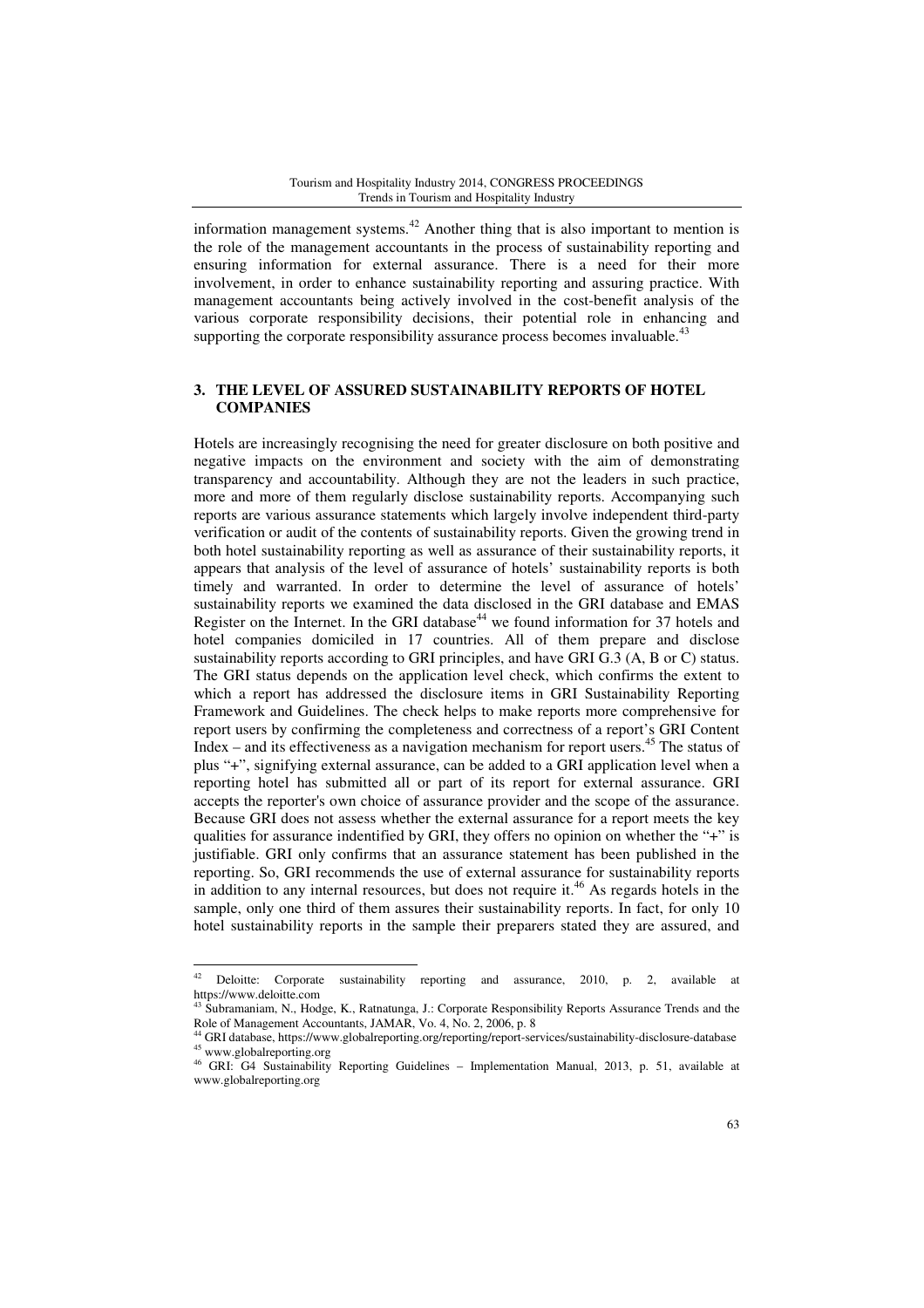therefore they have the "+" status. Of those 10 hotels, 7 are large hotel companies. By ownership structure 9 of 10 are private companies, and 1 is state-owned company. Listing status on the stock exchange has 7 of 10 hotels.

### Figure 4: The level of assured hotel sustainability reports prepared according to **GRI principles and presented in the GRI Database**



Source: Authors accourding to the data from GRI Database, https://www.globalreporting.org/reporting /report-services/sustainability-disclosure-database (January, 25, 2014)

Another initiative which promotes sustainability of the organisations, as well as hotels, especially in the area of environmental responsibility is Eco-Management and Audit Scheme (EMAS). EMAS is a voluntary tool available for any kind of organisation aiming to improve its environmental and financial performance, and communicate its environmental achievements to stakeholders and society in general.<sup>47</sup> It is a voluntary environmental management system for evaluating and improving environmental management performance in organizations, and also f for informing public about organizations' achievements in the domain of environmental protection <sup>48</sup> EMAS requirements especially emphasize the importance of open dialogue with stakeholders and the relationships of organization, as well as hotels, with the environment in which it operates. Therefore, all registered participants of EMAS periodically publish a report on the environment and submit it for review by the authorized body. Unlike the GRI, and the relationships of organization, as well as hotels, with the environment in which<br>it operates. Therefore, all registered participants of EMAS periodically publish a report<br>on the environment and submit it for review obligated to assure their environmental statements. Currently, more than 4.500 organisations are EMAS registered and recorded in EMAS Register<sup>49</sup>. Of that number only 150 (3%) refers on hotels. Those 150 hotels are domiciled in 8 European countries, mostly in Spain and Germany. 73%<br>
Authors accourding to the data from GRI Da<br>
/report-services/sustainability-disclosure-database<br>
r initiative which promotes sustainabilit<br>
Illy in the area of environmental response<br>
(EMAS). EMAS is a voluntary tool<br> 1 is state-owned<br> **ts prepared accor**<br> **changement**<br>
ured<br>
ured<br>
ured<br>
ured<br>
ured<br>
ured<br>
ured<br>
ured<br>
ured<br>
ured<br>
ured<br>
or protection.<br>
on an general.<sup>47</sup> It is a<br>
is a mance, and commu<br>
protection.<br>
in general.<sup>47</sup> It is a

<sup>47</sup> http://ec.europa.eu/environment/emas

 $^{48}$  Ibid.

<sup>49</sup> EMAS Register, http://ec.europa.eu/environment/emas/register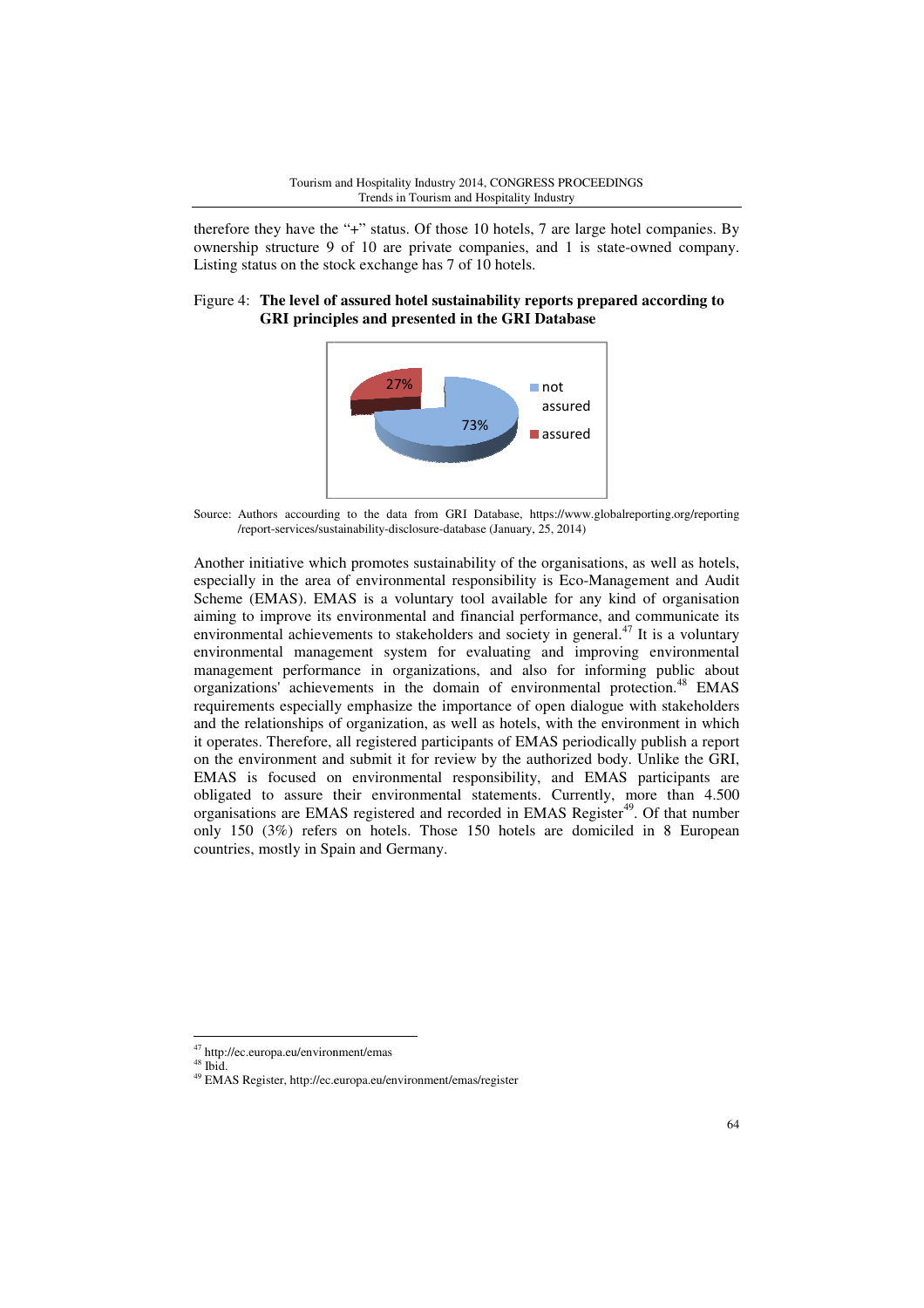

Figure 5: **Number of hotels with EMAS registration**

Source: Authors accourding to the data from EMAS Register, http://ec.europa.eu/environment/emas/register (January, 25, 2014)

The main feature of the EMAS requirements is an environmental statement. The aim of an environmental statement is to provide environmental information to the public and other interested parties regarding the environmental impact and the continual improvement of environmental performance of the organisation. The environmental statement discloses results and compares them to the environmental objectives of the organisation. It summarises significant environmental information, facts and figures in a structured manner. For EMAS participants is obligatory that independent and accredited or licensed environmental verifiers perform a thorough quality check of the statement. This means that verifier is responsible for validating that the information in the environmental statement is accurate and reliable. That is one of the minimum requirements that environmental statement has to include, and is defined by the Regulation (EC) No 761/2011 of the European Parliament and the Council (Anex 3,  $3.3$ .)<sup>50</sup>. In order to learn more about the content of the assurance statement of hotel's sustainability report, issued by independent verifier, we examined independent assurance report to the management of NH Hoteles S.  $A$ ,  $51$ , made by KPMG. At the head of the assurance statement the assurer describes the object of the assurance. In the case of NH Hoteles it was the non-financial information contained in the Annual Report – Corporate Responsibility for the year 2012. The information reviewed corresponds to the economic, environmental and social indicators referred in the chapter entitled "GRI indicators". After that in the first paragraph of the assurance statement the assurer indentified management responsibility for the preparation and presentation of the Report in accordance with the Sustainability Reporting Guidelines version 3.1 of the GRI; and also for the information and assertions contained within the Report; for determining its objectives in respect of the section and presentation of sustainable development performance; as well as for establishing and maintaining appropriate performance management and internal control systems from which

<sup>50</sup> Regulation (EC) No 761/2011 of the European Parliament and the Council, http://eur-lex.europa.eu

<sup>&</sup>lt;sup>51</sup> Independent Assurance Report to the Management of the NH Hoteles S. A. is a part of the NH Hoteles Annual Report 2012 – Corporate Responsibility. It was taken from the GRI Database available on https://www.globalreporting.org/reporting/report-services/sustainability-disclosure-database. NH Hoteles is a hotel corporation with 391 urban and resort hotels in 26 countries across Europe, Americas and Africa.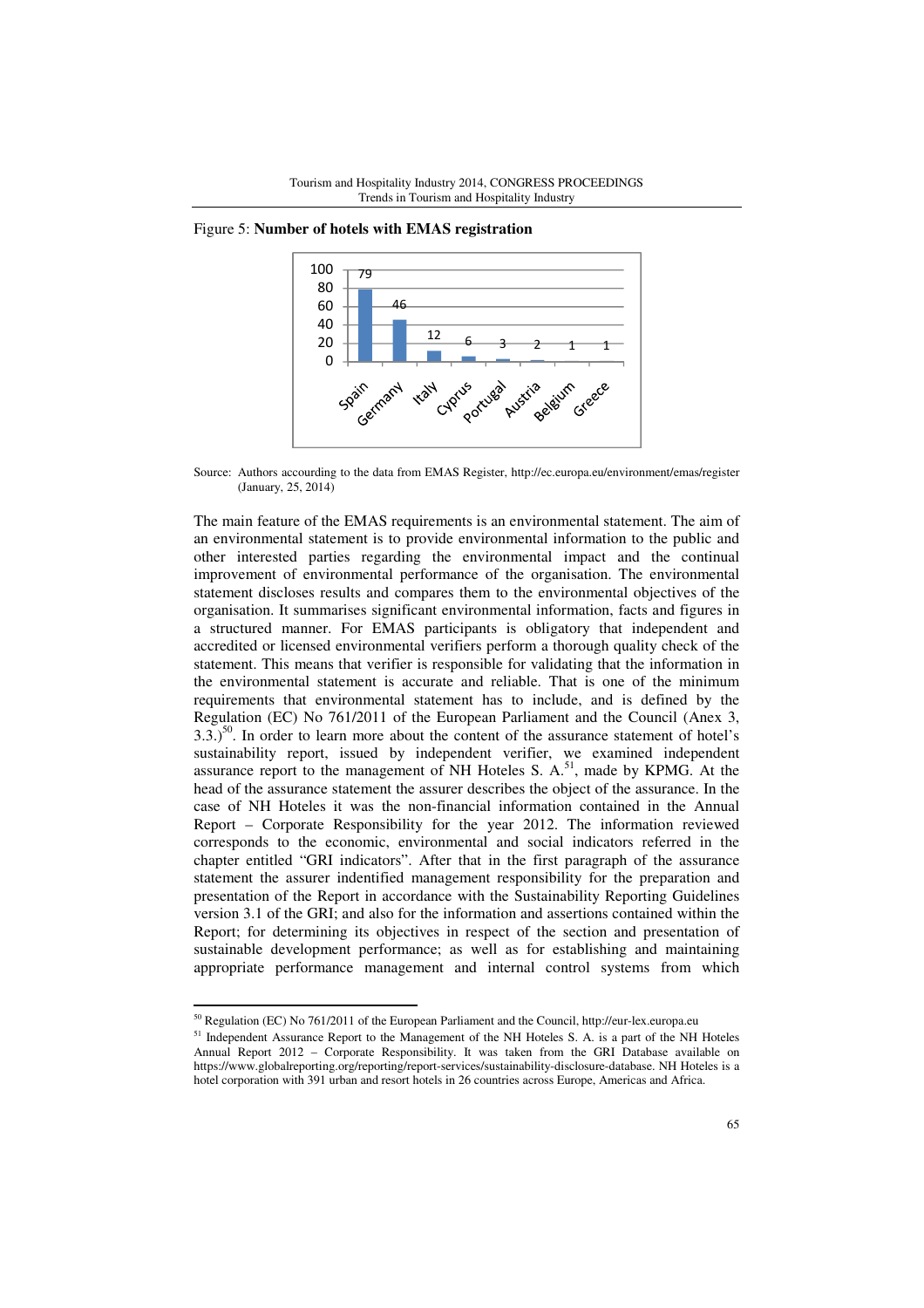reported performance information was derived. After information about responsibility of hotel management, follows the explanation of the assurer responsibility, refer to carrying out a limited assurance engagement<sup>52</sup> and issuing the assurance report. The assurer conducted its engagement in accordance with ISAE 3000, "Assurance Engagements other than Audits or Reviews of Historical Financial Information" issued by IFAC, and with the Performance Guide on the revision of Corporate Responsibility Reports by the Instituto de Censores Jurados de Cuentas de Espana (ICJCE). The asurer's main responsibility was to obtain limited assurance about whether the Report is free from material misstatement and that they comply with ethical requirements. In case of NH Hoteles assurance engagement work has consisted of making inquiries to persons responsible for the preparation of information presented in Hotel's CR report. The procedures for gathering information was as follows: a) interviews with relevant staff concerning the application of sustainability strategy and policies; b) interviews with relevant staff responsible for providing the information contained in the Report; c) analysing the processes of compiling and internal control over quantitative data reflected in the Report regarding the reliability of information by using analytical procedures and review testing based on sampling; d) reading the information presented in the Report to determine whether it is in line with verifier's overall knowledge of, and experience with, the sustainability performance of the Hotel; e) and verifying that the financial information reflected in the report was taken from the annual accounts of the Hotel, which were audited by independent third parties. At the end of the assurance statement the assurer gave the opinion in the form of negative assurance because it is the main characteristic of limited assurance engagement. The assurer stated that the data included in the Annual Report – Corporate Responsibility of NH Hotels S. A. for the year ended 31 Dec. 2012 have not been reliably obtained, that the information has not been fairly presented, or that significant discrepancies or omissions exist, nor that the Report is not prepared, in all material respects, in accordance with the G3.1 of the GRI. The assurer also provided NH Hotels management with an internal report outlining their complete findings and areas for improvement. From the case study of NH Hoteles can be realised that the assurance statement gives stakeholders (hotel guests, hotel business partners, local authorities and public community) confidence that the sustainability data in the hotel's report is accurate and credible. Assurance pertains to the way the organization's performance has been reported, it assures a balanced, accurate and complete representation of the outcomes that may influence stakeholders in the areas they consider important.<sup>53</sup> Therefore, hotels that are not yet assured their sustainability statements have to consider the structured approach for sustainability report to be transparent and withstand scrutiny, as propose Deloitte (figure 6).

<sup>&</sup>lt;sup>52</sup> In a limited assurance engagement, the practitioner gathers sufficient appropriate evidence to conclude that the subject matter is plausible in the circumstances, and gives a report in the form of a negative assurance. Contrary, in a reasonable assurance engagement, the practitioner gathers sufficient appropriate evidence to conclude that the subject matter conforms in all material respects with identified suitable criteria, and gives a report in the form of a positive assurance. The extent of evidence gathering procedures performed in a limited assurance engagement is less than that for reasonable assurance engagement, and therefore also the level of assurance provided.

<sup>&</sup>lt;sup>3</sup> Adams, C. A., Evans, R.: Accountability, completeness, credibility and the audit expectations gap, Journal of corporate citizenship, No. 14, 2004, p. 97-115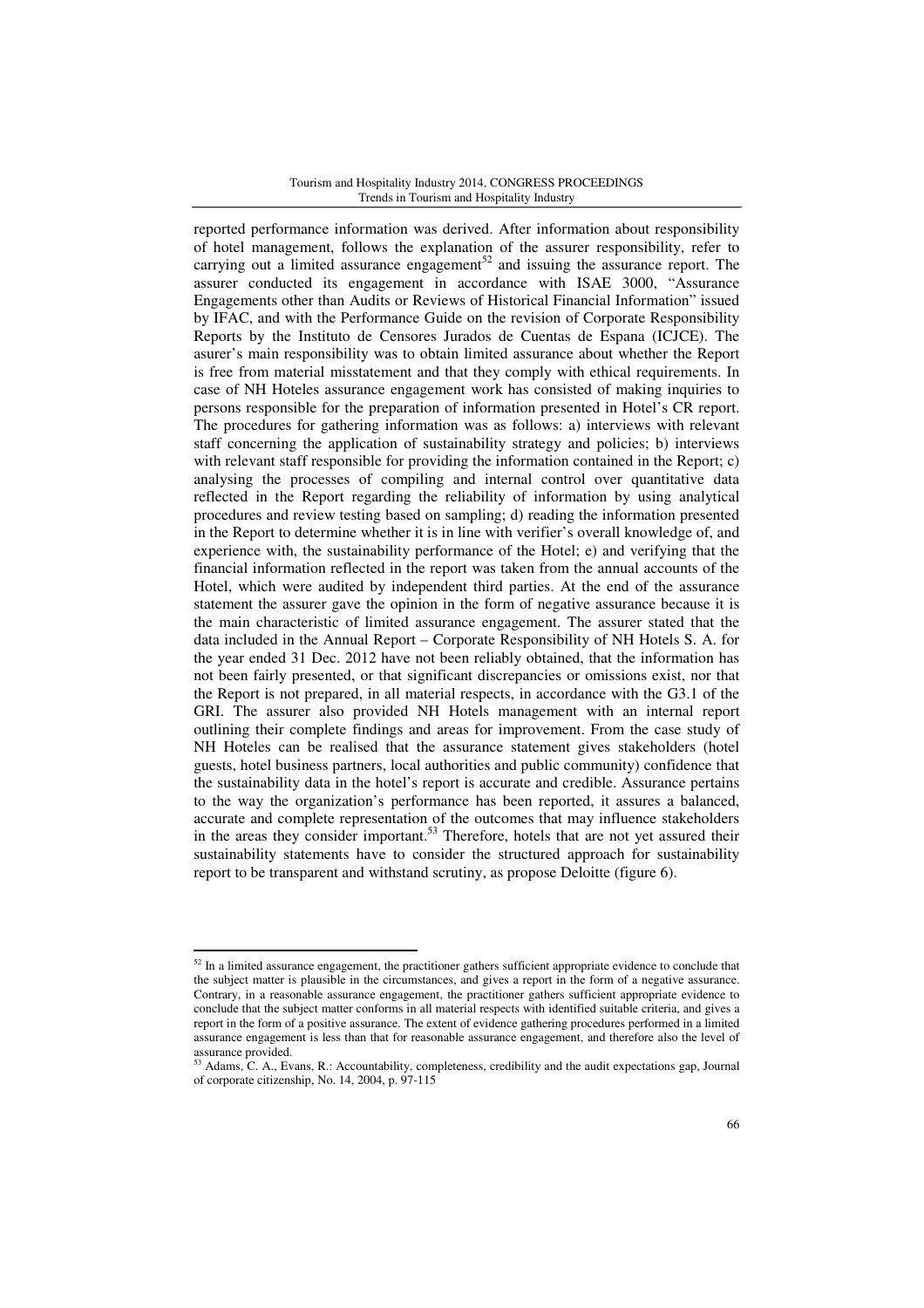

# Figure 6: **Structured approach for sustainability report to be transparent and withstand scrutiny**



Source: Deloitte, Corporate sustainability reporting and assurance, 2010, p. 2, available at www.deloitte.com

The phases from A to F can be explained as the conditions which hotel has to accomplish for sustainability report to be made out according to principles of sustainability reporting and to be adequate for stakeholders. However, hotel also has to have resources to make sustainability report. An individual or team can lead on the process, but the inclusion and the commitment of the hotel's management are needed. It is also helpful if someone has experience in social and economic research methods. Working hours also have to be considered because preparing of sustainability report requires compiling, analysing and writing up information, which all need some time.

# **CONCLUSION**

Hotels are increasingly expected to be responsible not only for profit maximisation for their owners but also to behave in a socially responsible manner. Consequently they provide sustainability performance data as a helpful tool for assessing their current financial, environmental and social "bottom lines" as well as future prospects. But disclosing of sustainability performance data is only meaningful if sustainability reports are perceived as being relevant and reliable. External assurance can provide both external and internal report users with increased confidence in the quality of sustainability performance data. For hotels providing independent assurance of sustainability reports is vital to secure the trust of their stakeholders. It instils confidence that what they are reporting about their sustainability performance has been subject to proper scrutiny. From external assurance hotels can also gain significant benefits. Assurance can provide opportunities to identify and drive process and performance improvements through the hotel, and also can provide opportunities for delivering more value to management, guests, investors and other stakeholders. However, analysing the data about assurance of hotels' sustainability reports we get to conclusion that hotels definitely are lagging behind in sustainability reporting practice compared to other companies, and only small number of them are assuring their sustainability reports. The reasons for that can be associated with the lack of adequate reporting methodologies, financial and human resources, as well as information technologies, or simply with management unawareness of the importance of such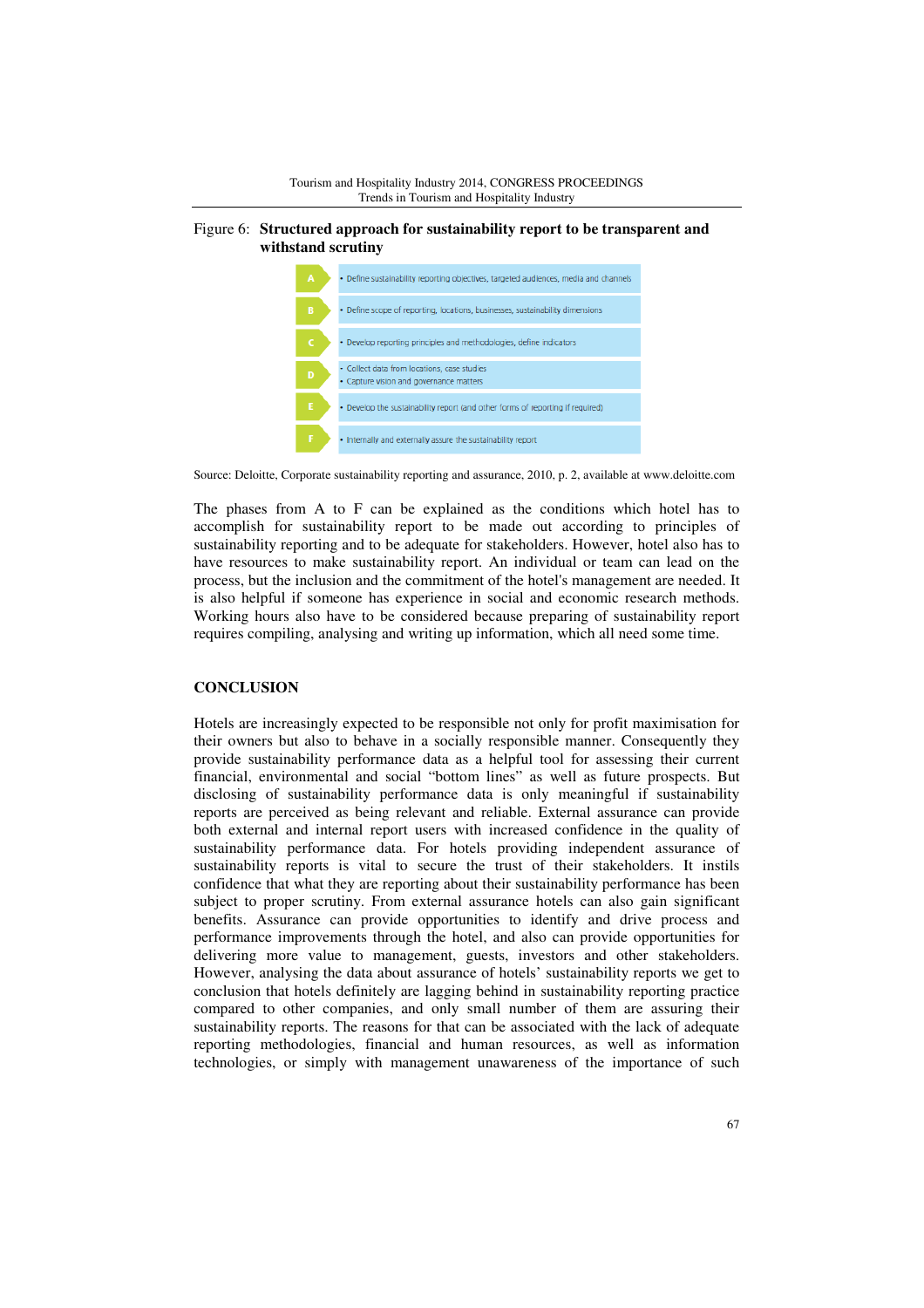reporting and assurance practice for improving hotel's image, competitiveness, and sustainability. Those barriers have to be overcome to make hotels' sustainability reporting and assurance a reality.

### **REFERENCES**

*Journal articles:* 

Adams, C. A., Evans, R.: Accountability, completeness, credibility and the audit expectations gap, Journal of corporate citizenship, No. 14, 2004, pp. 97-115.

Gray, R.: Thirty years of social accounting, reporting and auditing: what (if anything) have we learnt?, Journal of Business ethics: A European Review, Vol. 10, No. 1, 2001, pp. 9-15.

Park, J., Brorson, T.: Experiences of and views on third-party assurance of corporate environmental and sustainability reports, Journal of Cleaner Production No. 13, 2005, pp. 1095-1106.

Simnett, R., Vanstraelen, A., Fong Chua, W.: Assurance on Sustainability Reports: An International Comparison, The Accounting Review, Vol. 84, No. 3, 2009, pp. 937–96.

Subramaniam, N., Hodge, K., Ratnatunga, J.: Corporate Responsibility Reports Assurance Trends and the Role of Management Accountants, JAMAR, Vo. 4, No. 2, 2006, pp. 1-8.

#### *Others:*

AccountAbility: AA1000 AccountAbility Principle Standard (AA1000APS), 2008, available at www.accountability21.net

AA1000 Assurance Standard (AA1000AS), 2008, available at www.accountability21.net

\_\_\_\_\_\_\_. AA1000 Stakeholder Engagement Standard (AA1000SES), 2011, availabe at

www.accountability21. net

Accountability and KPMG Sustainability: Assurance Standards Briefing - AA1000 Assurance Standard & ISAE3000, Netherlands, 2005, available at www.accountability21.net

Deloitte: Corporate sustainability reporting and assurance, 2010, available at https://www.deloitte.com

Ernst & Young: Climate change and sustainability – Seven questions CEOs and boards should ask about 'triple bottom line' reporting, 2010, available at ey.com/climatechange

European Commission: Green Paper – Promoting a European framework for Corporate Social Responsibility, 2001, available at http://eur-lex.europa.eu

Fédération des Experts Comptables Européens (FEE): Discussion Paper Providing Assurance on Sustainability Reports, 2002, available at http://www2.accaglobal.com

Global Reporting Initiative (GRI): GRI Application Levels, Version 3.1, available at www.globalreporting.org

\_\_\_\_\_\_\_.(a) The external assurance of sustainability reporting, 2013, available at www.globalreporting.org

\_\_\_\_\_\_\_.(b) G4 Sustainability Reporting Guidelines – Implementation Manual, 2013, available at www.globalreporting.org

\_\_\_\_\_\_\_. (c) G4 – Sustainability Reporting Guidelines – Reporting Principles and Standard Disclosures, 2013, available at www.globalreporting.org

International Federation of Accountants (IFAC), International Auditing and Assurance Standards Bord (IAASB): Main Agenda (Agenda Item 5-B) – International Framework for Assurance Engagements, December 2009, available at http://www.ifac.org/sites/default/files/ meetings/files/5137.pdf

International Standard on Assurance Engagement 3000 (ISAE 3000): Assurance engagements other than audits or reviews of historical financial information, IAASB, 2005, available at www.ifac.org

KPMG: International Survey of Corporate Responsibility Reporting, 2002, available at www.kpmg.com

\_\_\_\_\_\_\_. International Survey of Corporate Responsibility Reporting, 2005, available at www.kpmg.com

\_\_\_\_\_\_\_. International Survey of Corporate Responsibility Reporting, 2008, available at www.kpmg.com \_\_\_\_\_\_\_. International Survey of Corporate Responsibility Reporting, 2011, available at www.kpmg.com

\_\_\_\_\_\_\_. Survey of Corporate Responsibility Reporting, 2013, available at www.kpmg.com

Regulation (EC) No 1221/2009 of the European Parliament and of the Council on the voluntary participation by organisations in a Community eco-management and audit scheme (EMAS), repealing Regulation (EC) No 761/2001 and Commission Decisions 2001/681/EC and 2006/193/EC, Official Journal of the EU, L 342

Two Tomorrows: Accountability in action – How the world's 100 largest companies measure up to the new accountability principles defined in AA1000APS, 2009, available at http://www.twotomorrows.com